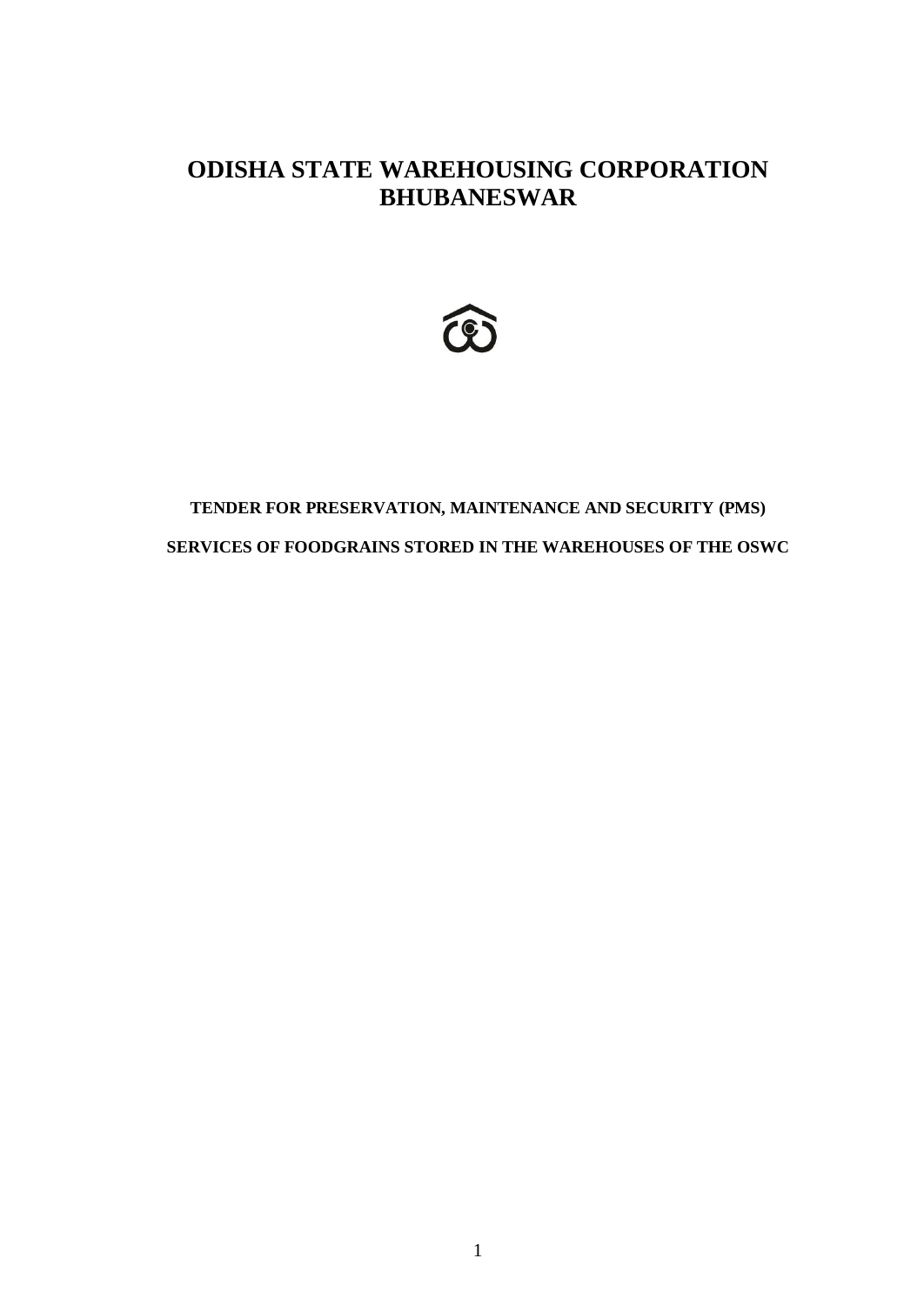## **ODISHA STATE WAREHOUSING CORPORATION PLOT NO.2, CUTTACK ROAD, BHUBANESWAR- 751006.**

## **Notice Inviting Tender for Preservation, Maintenance and Security (PMS) services of foodgrains stored in the warehouses of the OSWC**

## **TENDER NO:- Com/TQ/PMS/02/2015-16/3375 Dt. 18.05.2022**

| Date of availability of tender in the<br>website of the OSWC | : Dt. $19.05.2022$                                                                               |
|--------------------------------------------------------------|--------------------------------------------------------------------------------------------------|
| Last date and time for submission<br>of tender.              | : Dt. 06.06.2022 upto 5 pm                                                                       |
| Date and time for opening of<br>technical bid                | : Dt. 07.06.2022 at 11.30 AM                                                                     |
| Date and time for opening of<br>financial bid                | To be intimated to the tenderers qualified<br>in the technical bid.                              |
| <b>Place of opening of tenders</b>                           | <b>Odisha State Warehousing Corporation,</b><br>Plot no.-2, Cuttack road,<br>Bhubaneswar-751006. |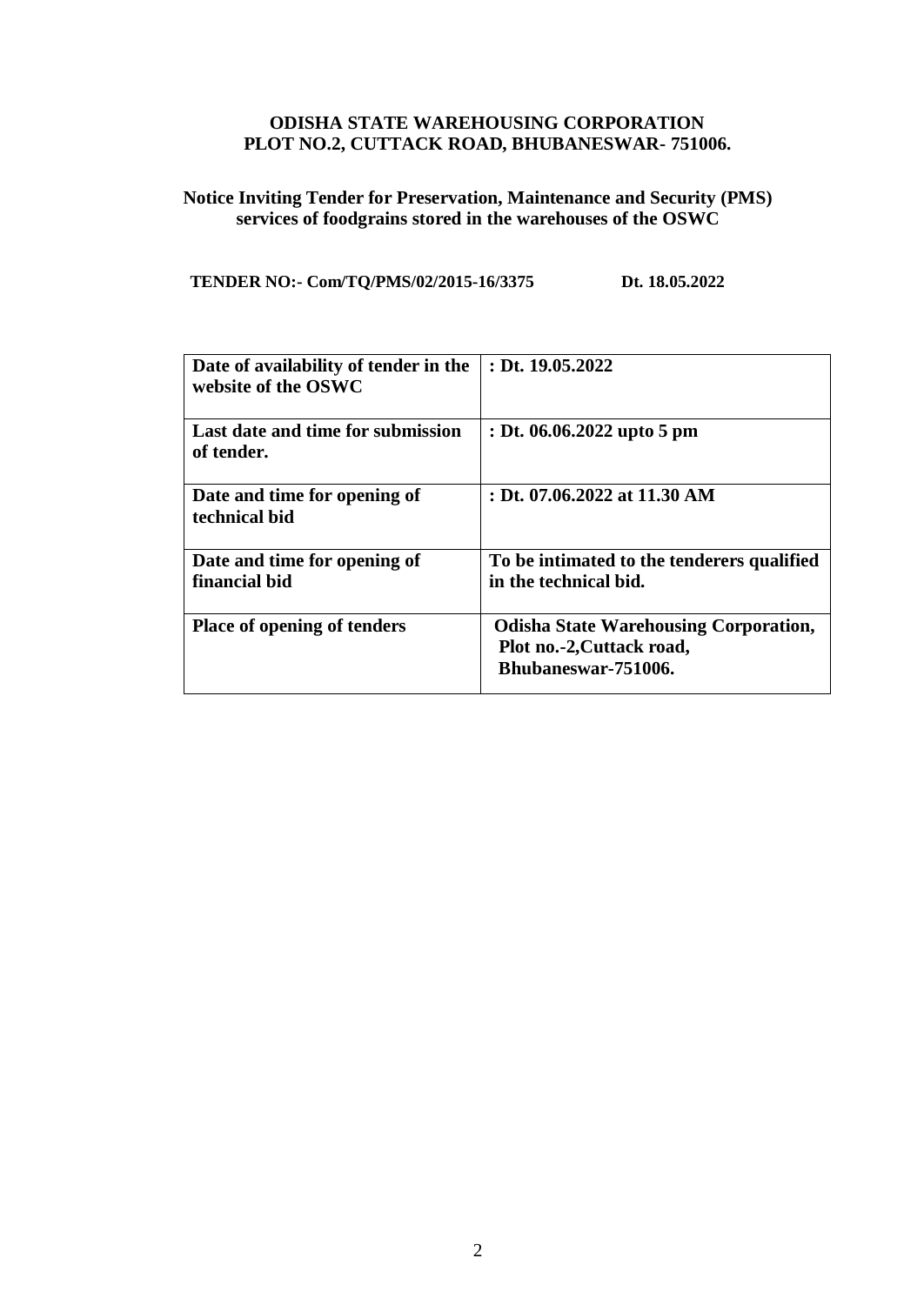#### **ODISHA STATE WAREHOUSING CORPORATION: BHUBANESWAR**

#### **GENERAL TERMS AND CONDITIONS OF THE TENDER FOR PRESERVATION, MAINTENANCE & SECURITY (PMS) SERVICES OF THE FOODGRAINS**

- 1. Offers are invited from the parties under two bid system i.e. Technical Bid and Financial Bid for preservation, maintenance and security of foodgrain stock of FCI/ OSCSC Ltd. stored in OSWC godowns at Jagatpur-I (18,500 MT), Kesinga (20,000 MT) Dumerpani (20,000 MT) & Charbhata (10,000 MT) for one year and extendable on mutual consent of the OSWC and successful tenderer in case situation arises on continuation of PMS services.
- 2. The tender documents shall accompany a D.D for Rs.5900/- inclusive of GST drawn in favour of the Odisha State Warehousing Corporation payable at Bhubaneswar towards the cost of tender documents.
- 3. Tender must be accompanied with an **EMD @ Rs.2,00,000/-** for each location in the shape of Demand Draft issued by any scheduled bank in favour of Odisha State Warehousing Corporation, payable at Bhubaneswar.
- 4. The tenderer may submit offer for individual godown or all the godowns for which EMD of required amount is to be accompanied with the tender document.
- **5. The tenderer must have 02 years experience during last 05 years i.e. 2017-18 to 2021-22 in providing preservation & maintenance services of minimum 02 lakh MT of foodgrains/agricultural produce in a year with SWC/ CWC/ FCI/ Govt. agencies/ Private agencies.** The tenderer is required to furnish the experience certificate in the proforma at **Annexure-2** alongwith documentary proof having such experience in the technical bid. Audited profit & loss statement for the relevant experience period shall be furnished in the tender.
- 6. Minimum net worth of the tenderer must be **Rs.10 crore** excluding residential house / residential property.
- **7.** The party will have to quote the rate for PMS services for all locations or individual location for which tender is to be submitted. The parties will quote their rates per Quintal per Month taking into account the rate of storage charges paid by FCI to OSWC **i.e. Rs.5.07 per 50 kg. bag per month i.e Rs.101.40 per MT per month.**
- 8. In case the rate quoted for PMS services by the tenderer will be the same, preference will be given to the tenderer in handling of more quantity of foodgrains for PMS services.
- 9. The tenderer may inspect the warehouses prior to quoting of rates to ascertain the type of operation to be carried out for preservation, maintenance and security of stock stored in the warehouses.
- 10. PMS charges will be paid to the service provider after receipt of monthly storage charges from the depositors. The monthly PMS charges will be paid on the basis of space reserved by the depositor for storage of foodgrain in the warehouses during the month.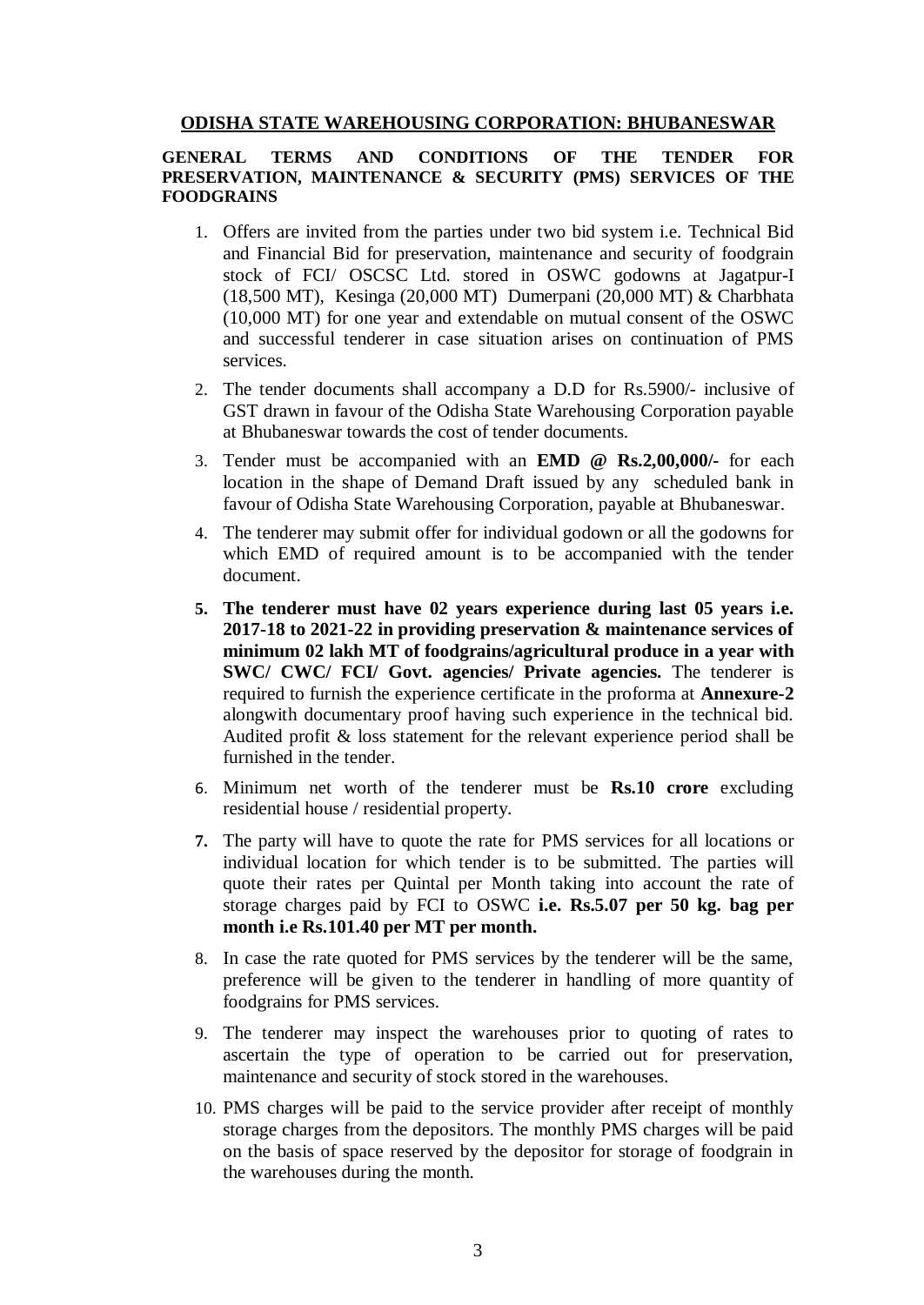In exigency, PMS charges can be released considering the gap of maximum 03 months between the PMS bill month and the month upto which the depositors have released the storage charges.

- 11. It shall be the responsibility of the Service Provider to ensure the data entry on daily basis for which necessary personnel with adequate knowledge of working on computers shall be provided by the Service Provider.
- 12. In the event of failure of the Service Provider to undertake the work after execution of PMS agreement or resiling from the contract during its currency, OSWC shall have the right to get the work done and the Service Provider shall be liable to make good the loss, if any, suffered by the OSWC on this account and the OSWC shall also have the right to deduct/recover the amount of such loss and to claim the balance amount from the Service Provider without prejudice to any other remedy under the Contract/Law.
- 13. The Service Provider should ensure to keep all the time adequate number of employees/ labour to cope up with the work for the purpose of preservation, maintenance and security of stocks.
- 14. The volume of foodgrains in storage is likely to fluctuate (increase or decrease) and the PMS charges will be paid based on the space utilized by FCI/OSCSC during a month.
- 15. The Service Provider shall have to perform all the services provided for in this tender.
- 16. The Service Provider shall be responsible for preservation of stocks in accordance with the instruction issued by the OSWC.
- 17. Foolproof security arrangements shall be made by the Service Provider in respect of the stocks entrusted to it. In case of any defalcation/shortage of stocks, the Service Provider and the Warehouse Incharge, OSWC shall be jointly responsible to compensate the loss to the extent of cost of the stock.
- 18. Service Provider shall deploy its personnel to verify the correctness of the Receipt/dispatch of stocks and the authorized representative of Service Provider will duly verify the entries of receipt and dispatch and correctness of weight of stocks by putting his signatures along with the employee of the OSWC on the weight check memo, Register/Weighment sheets and the daily Transaction register; in addition to deploying workers for preservation & maintenance of stocks and watch & ward thereof.
- 19. The Service Provider shall provide all infrastructure required i.e. Dunnage, polythene sheet, High Efficiency Flooring, MLCL Covers for fumigation, Insecticides, fumigation and spraying equipments required for application of insecticides and other chemicals, locks, weighing scales and all other equipments as may be required for proper upkeep of health of stocks etc., in accordance with the norms of scientific storage.

| Sr.<br>No. | <b>Capacity in MT</b> | <b>Operation/ Quality/</b><br>Preservation / MIS Staff, | <b>Security</b><br><b>Personnel</b> | <b>Sweepers</b> |
|------------|-----------------------|---------------------------------------------------------|-------------------------------------|-----------------|
| 01         | Upto 10,000           |                                                         | 03                                  | 02              |
| 02         | 10,001 to 20,000      | 14                                                      | 05                                  | 04              |
| 03         | 20,001 to 30,000      |                                                         | 06                                  | 05              |

The Service Provider shall provide the following manpower: -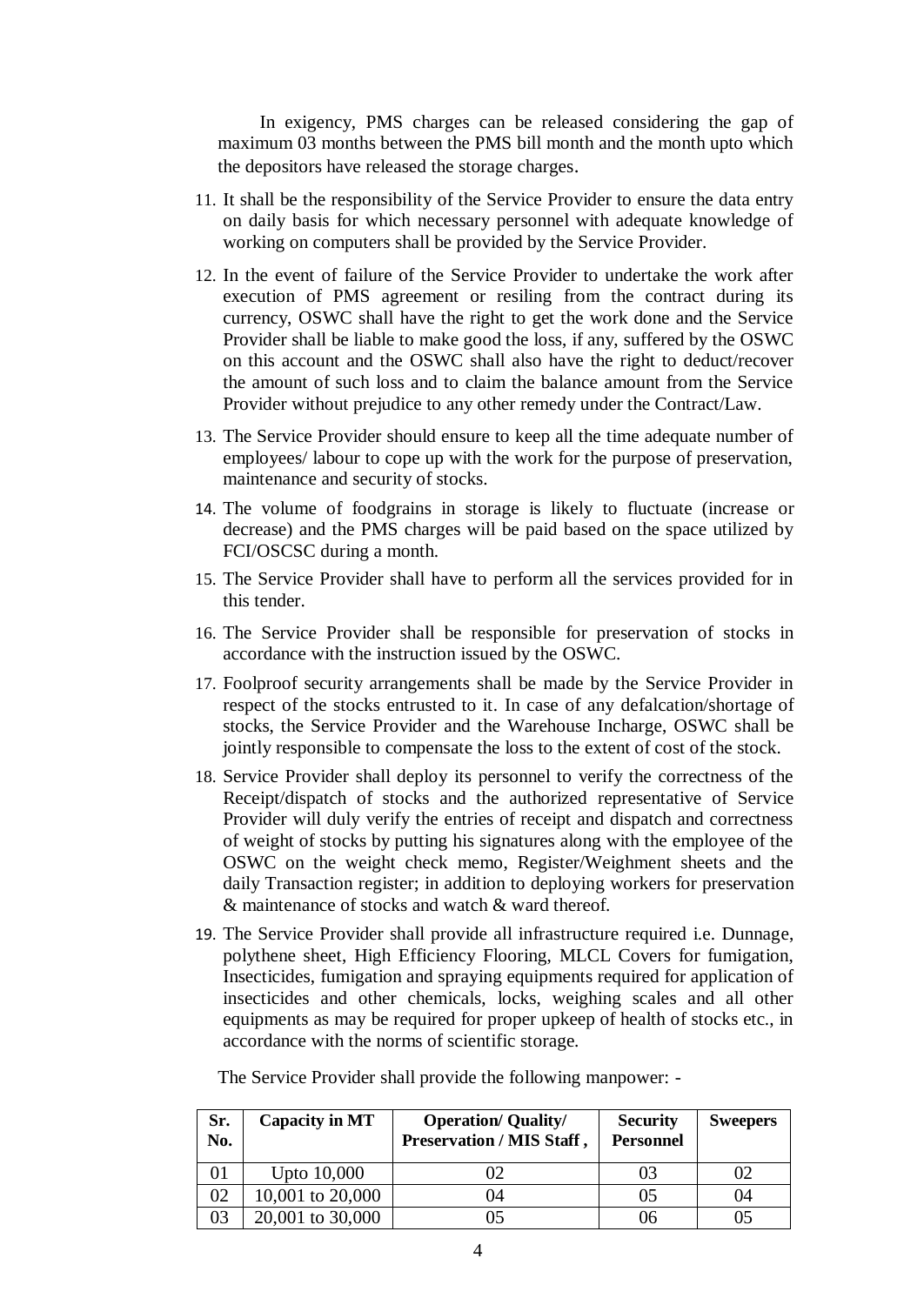| <b>Storage Capacity</b> | No. of computers |
|-------------------------|------------------|
| Upto 10,000 MT          | 01               |
| 10,001 to 20,000 MT     | $\Omega$         |
| 20,001 to 30,000 MT     | ΩĐ               |

The Service Provider shall also provide Computer/Laptop with internet facility as under:

- 20. Service provider will also engage minimum one technical person (having minimum experience of two years in preservation and maintenance of stocks) at each warehouse.
- 21. The Service Provider and the Warehouse Incharge shall be jointly responsible **for storage losses on 60:40 basis which are beyond the limits on the basis of storage loss norms of the depositor i.e. FCI/ OSCSC Ltd..** These losses will be worked out at the time of issue/despatch of the stocks. The OSWC will investigate the reasons for the abnormal storage loss if any and once established, the losses will be recovered from the service provider and the concerned warehouse Incharge.
- 22. The value of excess storage loss in respect of the PMS service provider will be withheld from the PMS bills which will be released only after settlement by the respective depositors.
- 23. Each successful bidder must deposit the security amount within seven days of acceptance of tender in shape of Demand Draft in favour of Odisha State Warehousing Corporation **@ Rs.25.00 per MT** of the quantity provided for PMS services before signing of agreement. The security deposit will not earn any interest.

SIGNATURE OF TENDERER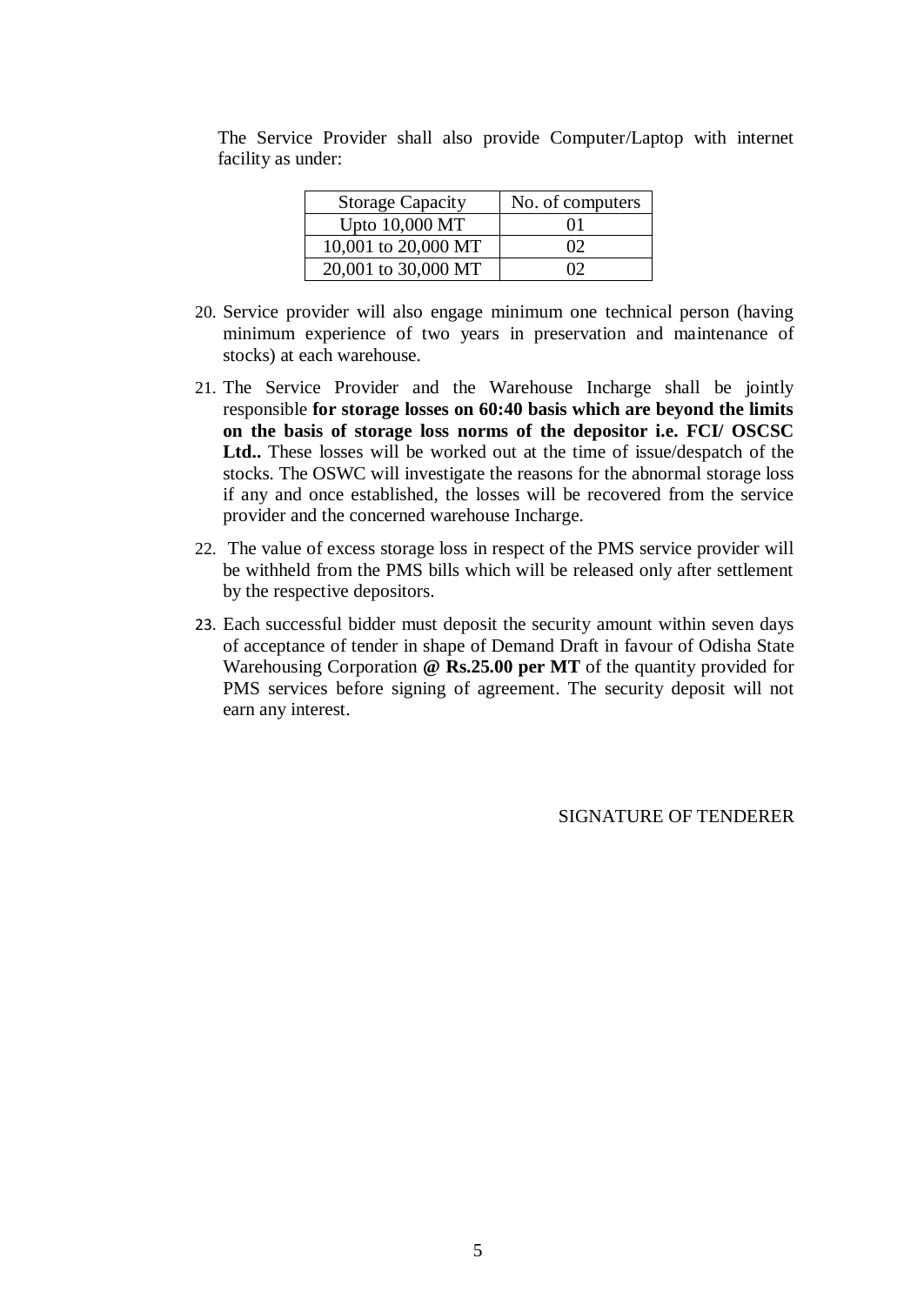#### **ODISHA STATE WAREHOUSING CORPORATION PLOT NO. -02, CUTTACK ROAD, BHUBANESWAR-06**

## **TENDER TERMS AND CONDITIONS GOVERNING SERVICES FOR PRESERVATION, MAINTENANCE & SECURITY OF FOODGRAINS STOCKS AT THE WAREHOUSES OF THE OSWC.**

From:

**The Managing Director** Odisha State Warehousing Corporation Plot No.-02, Cuttack Road Bhubaneswar -751006

**\_\_\_\_\_\_\_\_\_\_\_\_\_\_\_\_\_\_\_\_\_\_\_\_\_\_\_\_\_\_\_\_\_\_ \_\_\_\_\_\_\_\_\_\_\_\_\_\_\_\_\_\_\_\_\_\_\_\_\_\_\_\_\_\_\_\_\_\_** 

**Sub:** Tender for appointment of Service Providers for Preservation, Maintenance and Security of foodgrain stock stored in godowns of OSWC.

To

Dear Sir (s)

On behalf of the OSWC (hereinafter referred to as Corporation), MD, OSWC, invites tender under two bid system from Service Provider (hereafter called Service provider) for Preservation, Maintenance and Security of foodgrain stocks for a period of one year and extendable on mutual consent for 68,500 MT capacity godowns at Jagatpur-I (18,500 MT), Kesinga (20,000 MT), Dumerpani (20,000 MT) & Charbhata (10,000 MT). If you are in a position to quote in accordance with the requirements of the Tender, please submit your offer to this office on prescribed tender form duly sealed and in the manner prescribed.

#### **2. ADDRESS FOR CORRESPONDENCE:**

The address for correspondence of OSWC will be as indicated above.

For all purpose of this contract, the address of the tenderer mentioned in the tender shall be the address to which all communications to the service provider shall be sent, unless the service provider has notified a change by a separate letter sent by Registered Post / Speed Post.

The service provider shall be solely responsible for the consequence of an omission to notify a change of address in the manner aforesaid.

> **Managing Director OSWC**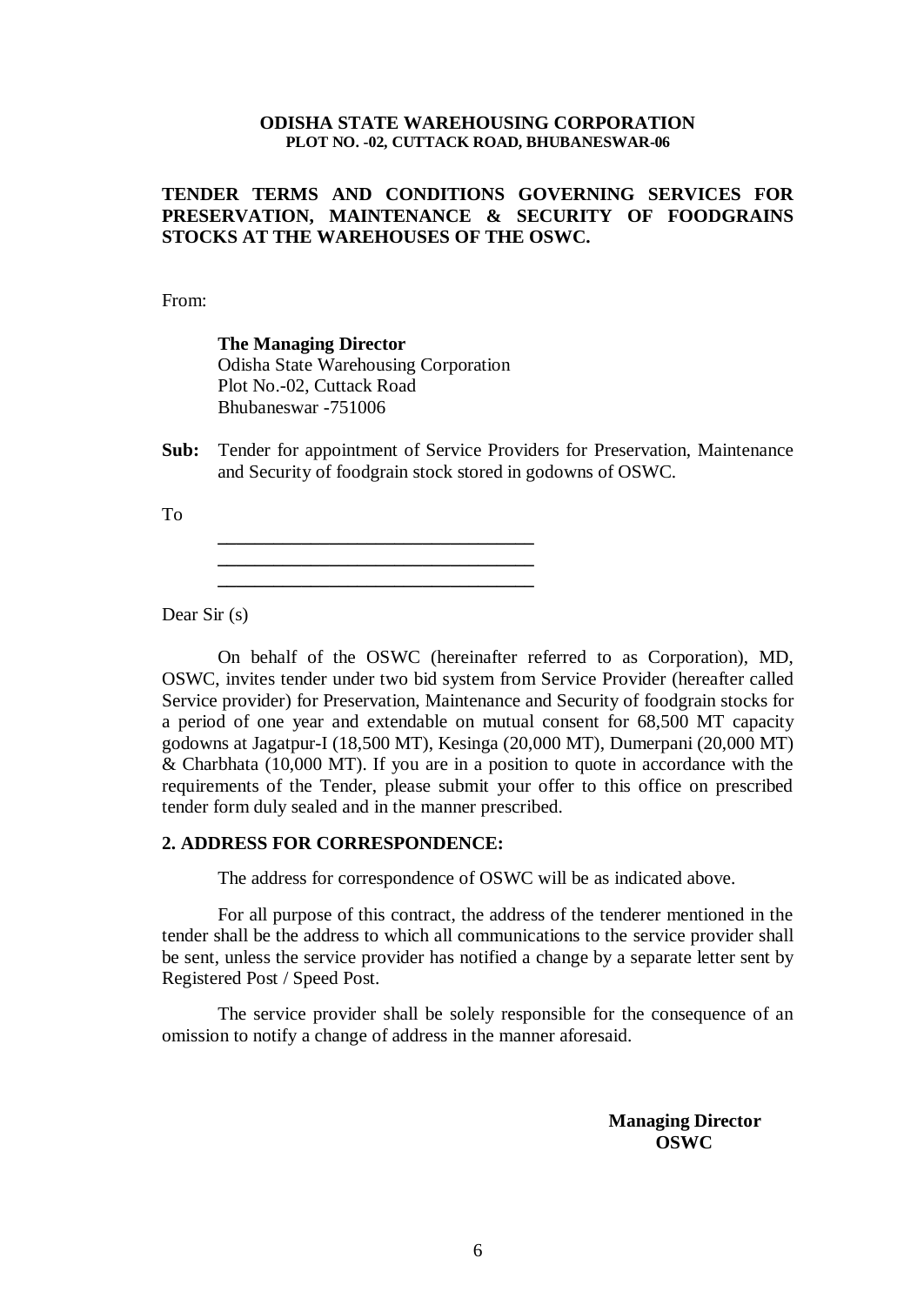## **3. DEFINITIONS:-**

- **3.1. 'Managing Director'** shall mean the Managing Director of the OSWC.
- **3.2. 'Service Provider'** means the agency to be engaged for providing services under this Contact Agreement.
- **3.3. 'Services'** shall mean the performance of any of the items of work enumerated in the tender document including auxiliary, additional and incidental duties, services and operation as may be indicated by the local authorized representative of the Corporation or any person authorized by him in this behalf.
- **3.4. 'Corporation'** means the ODISHA STATE WAREHOUSING CORPORATIONS (OSWC).
- **3.5. 'Stocks'** mean foodgrains stored in the godowns.
- **3.6.** "**Warehouse**" means the godown constructed/managed by the OSWC

## **4 OBJECT OF THE CONTRACT:**

The service providers shall render all or any of the services given in the tender document and also as directed from time to time by the local authorized representative of the Corporation at the Warehouse or any officer acting on his behalf, together with such additional auxiliary and incidental duties, services and operations as may be indicated by the authorized representative of the Corporation at the Warehouse or any officer acting on his behalf and are not inconsistent with terms and conditions of this tender

## 4.1. **PERIOD OF CONTRACT:**

The period of contract shall be **one year** and extendable on mutual consent of the OSWC and the Tenderer in case situation arises on continuation of PMS services.

#### 4.2. **EXPERIENCE:**

**24.** The tenderer must have 02 years experience during last 05 years i.e. 2017-18 to 2021-22 in providing preservation & maintenance services of minimum 02 lakh MT of foodgrains/agricultural produce in a year with SWC/ CWC/ FCI/ Govt. Agencies / Private agencies. The tenderer is required to furnish the experience certificate in the proforma at **Annexure-2** alongwith documentary proof having such experience in the technical bid. Audited profit & loss statement for the relevant experience period shall be furnished in the tender.

## **5. PARTIES TO THE CONTRACT:**

5.1 The persons signing the tender or any other documents forming part of the tender, on behalf of any other person or a firm, shall be deemed to warrant that he has authority to bind such other person or the firm as the case may be in such matters pertaining to the contract including the arbitration clause. If on enquiry it is found that the person concerned has no such authority, the OSWC represented through the Managing Director, OSWC may without prejudice to other civil and criminal remedies terminate the contract and hold the signatory liable for all costs and damages.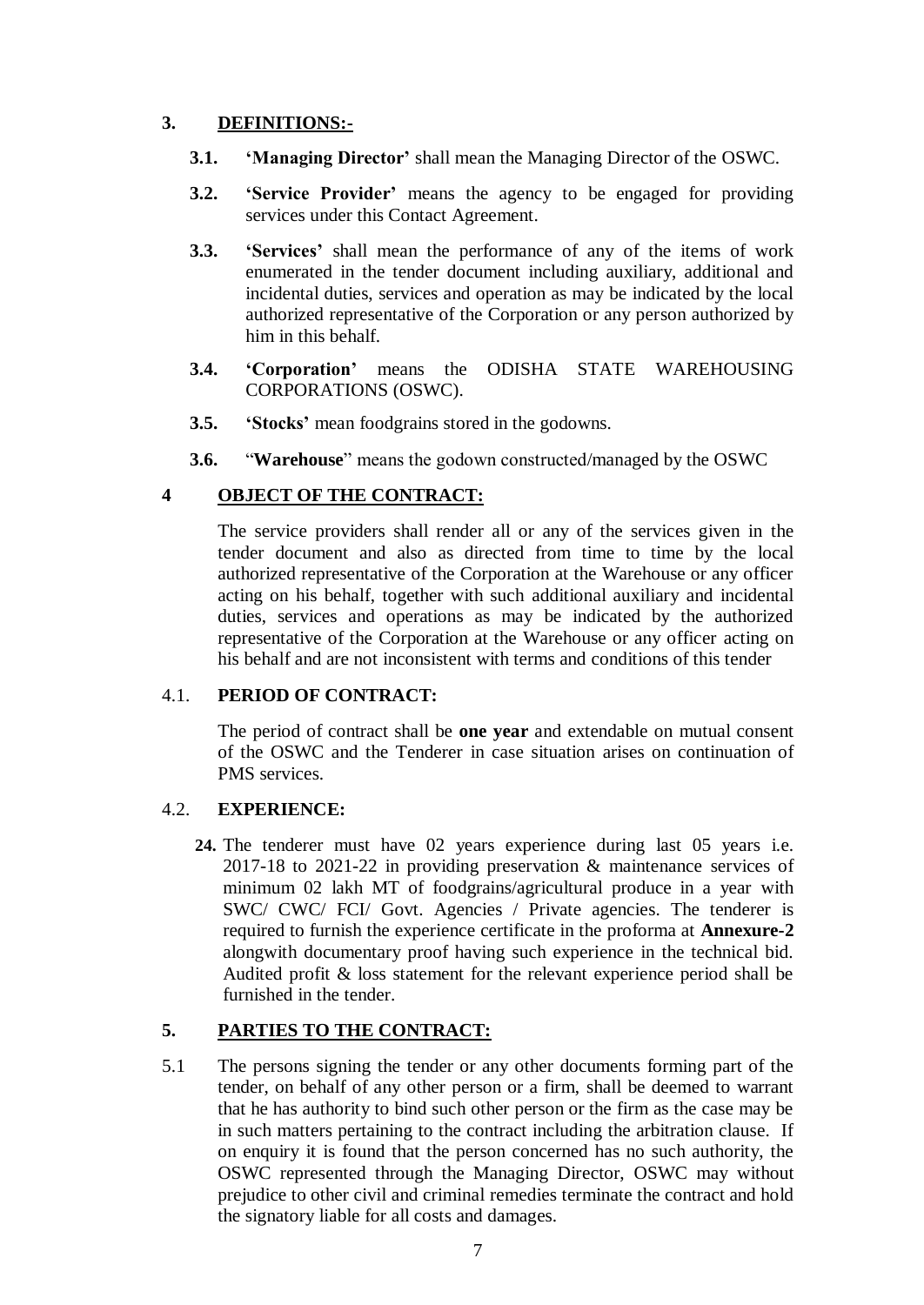5.2. Notices or any other action on behalf of the Corporation may be given / taken by the local authorized representative of the Corporation at the Warehouse or any officer acting on his behalf or any other officer so authorized and acting on his behalf.

## **6. PREPARATION OF TENDER**:

- 6.1 The Tenderer should submit the tender documents, including invitation to tender intact, without detaching any page or pages, duly filled in/completed and signed on each page of Tender Form including the Annexures.
- 6.2 In the event of the space on schedule form being found insufficient for the required purpose, additional pages may be added. Each such additional page must be numbered serially, bearing the tender No. and should have full signature. In such cases reference to the additional pages must be made in the tender form.

## **7. SIGNING OF TENDER:**

- 7.1. The tender is liable to be ignored if complete information is not given therein or if the particulars asked for in the Tender are not fully filled in. The sealed tender complete in all respects duly filled in and signed by the tenderer or by the authorized representative with stamp and seal of the Tenderer / individual on all the pages of the tender.
- 7.2. The persons signing tender or other documents connected with a contract must specify in what capacity he or she is signing the tender;
	- a) Whether signing as a "sole proprietor" of the firm or his attorney.
	- b) Whether signing as a "partner" of the firm or their duly constituted attorney having authority to bind all partners in all the matter pertaining to contract.
	- c) In the case of companies and partnership firms registered under the Indian Companies Act, Indian Partnership Act and HUF the capacity in which signing, e.g., Secretary, Manager, Partner, Karta etc. or their duly constituted attorney and produce copy of document empowering him to do so.

In support of above, the tenderer should submit the following documents along with tender:

- (i) Partnership firm/ Trust deed of Partnership/ Trust deed
- (ii) Public/Private Limited Company Memorandum of Association, Articles of Association, name and address of the Directors and major shareholders, particulars of subsidiaries and holding Co., Certificate of incorporation, Profit & Loss Account and Balance Sheet for the relevant experience period.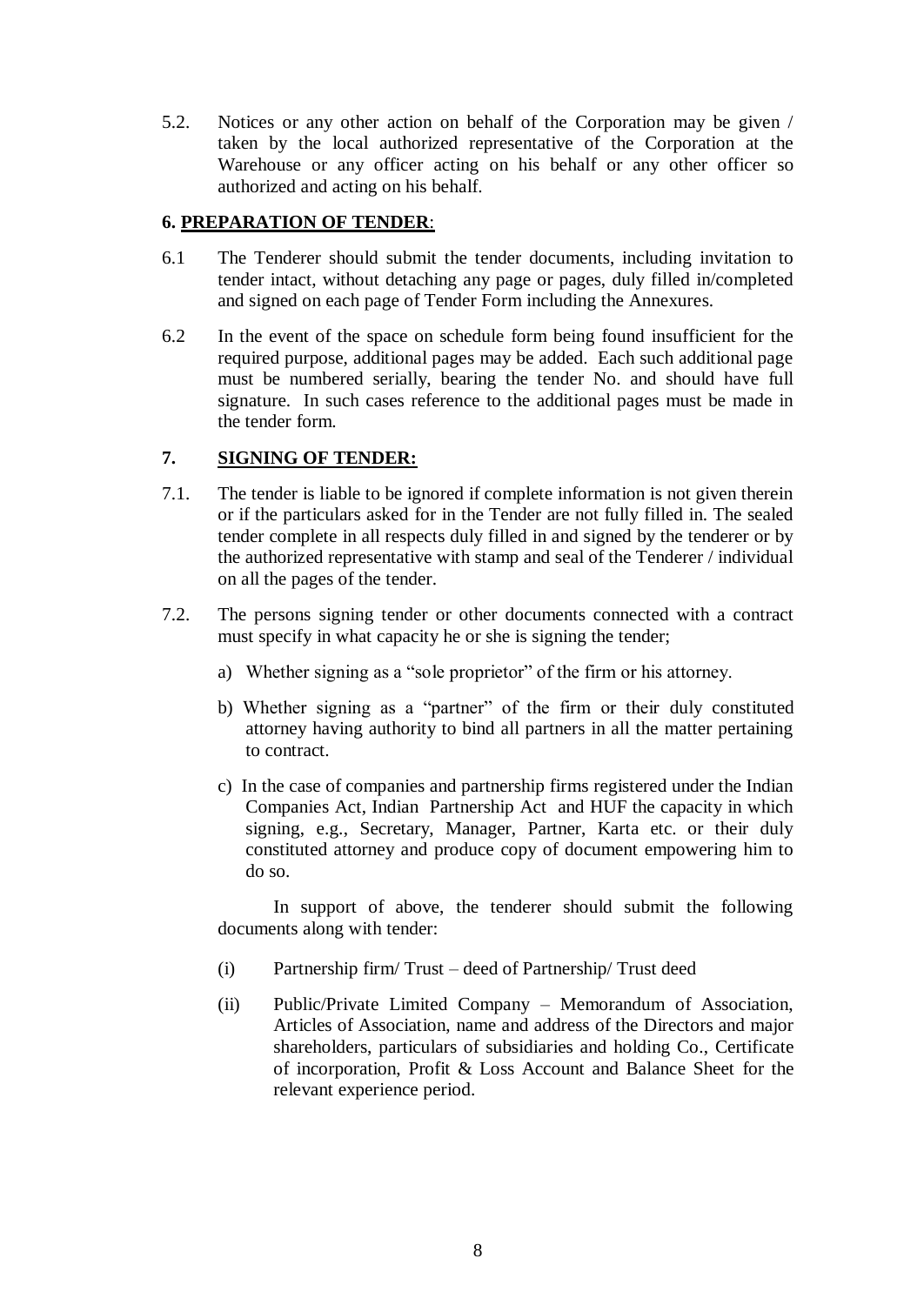## **8. CONSTITUTION OF SERVICE PROVIDERS:**

- 8.1 Service provider at the time of acceptance of offer shall declare whether they are sole proprietary concern or registered partnership firm or private limited company or a body corporation incorporated in Indian or Hindu Undivided Family. The composition of the partnership, names of directors of companies and names of the Karta of Hindu Undivided Family shall also be indicated. The service provider shall also nominate a person (s) in whose hands the management and control of the work relating to the contract during the term and tenure of the contract would lie. The person so nominated shall be deemed to have power of attorney from the service provider in respect of the contract and whose act shall be binding on the service providers.
- 8.2 The service provider shall not during the currency of the contract make without the prior approval of the Corporation, any changes in the constitution of the firm. The service provider shall notify to the Corporation the death / resignation / registration of the partners / directors immediately on the occurrence of such an event. In absence of such notice / approval the corporation shall have the right to terminate the contract. The corporation is not liable for any action arising out of change of constitution of the firm.

## **9. DISQUALIFICATION CONDITIONS**

- 9.1 If any Tenderer, who has been blacklisted or otherwise debarred by any department of Central or State Government or any other Public Sector Undertaking (PSU) will be ineligible during the period of such blacklisting/ debar.
- 9.2 Any tenderer whose contract with any department of Central or State Government or any other Public Sector Undertaking (PSU) has been terminated before the expiry of the contract period on account of breach of contract at any point of time during last five years, will be ineligible.

## **10. EARNEST MONEY:**

Technical bid shall be accompanied by an earnest money of **Rs.2,00,000/** for each location offered under PMS in the form of a Demand Draft issued by any Scheduled Bank in favour of the **Odisha State Warehousing Corporation** payable at Bhubaneswar. Tenders not accompanied by earnest money will be summarily rejected. The earnest money shall be liable for forfeiture if the tenderer after submitting his tender, resiles from his offer and / or modifies the terms and conditions thereof in any manner. The earnest money is also liable to be forfeited in the event of the tenderer's failure after the acceptance of his tender to furnish the requisite security deposit by the due date without prejudice to any other rights or remedies of the Corporation under the contract and law. In the event of the tenderer submitting the conditional tenders, the EMD of such tenderers will be forfeited. Earnest money will be refunded to all the unsuccessful tenderer as soon as practicable after decision on tenders and to successful tenderers after he has furnished a security amount prescribed in the Tender Documents. No interest shall be payable on the amount of earnest money in any case. **Earnest money amount may be adjusted in the security deposit at the time of signing of the agreement if the tenderer so desires.**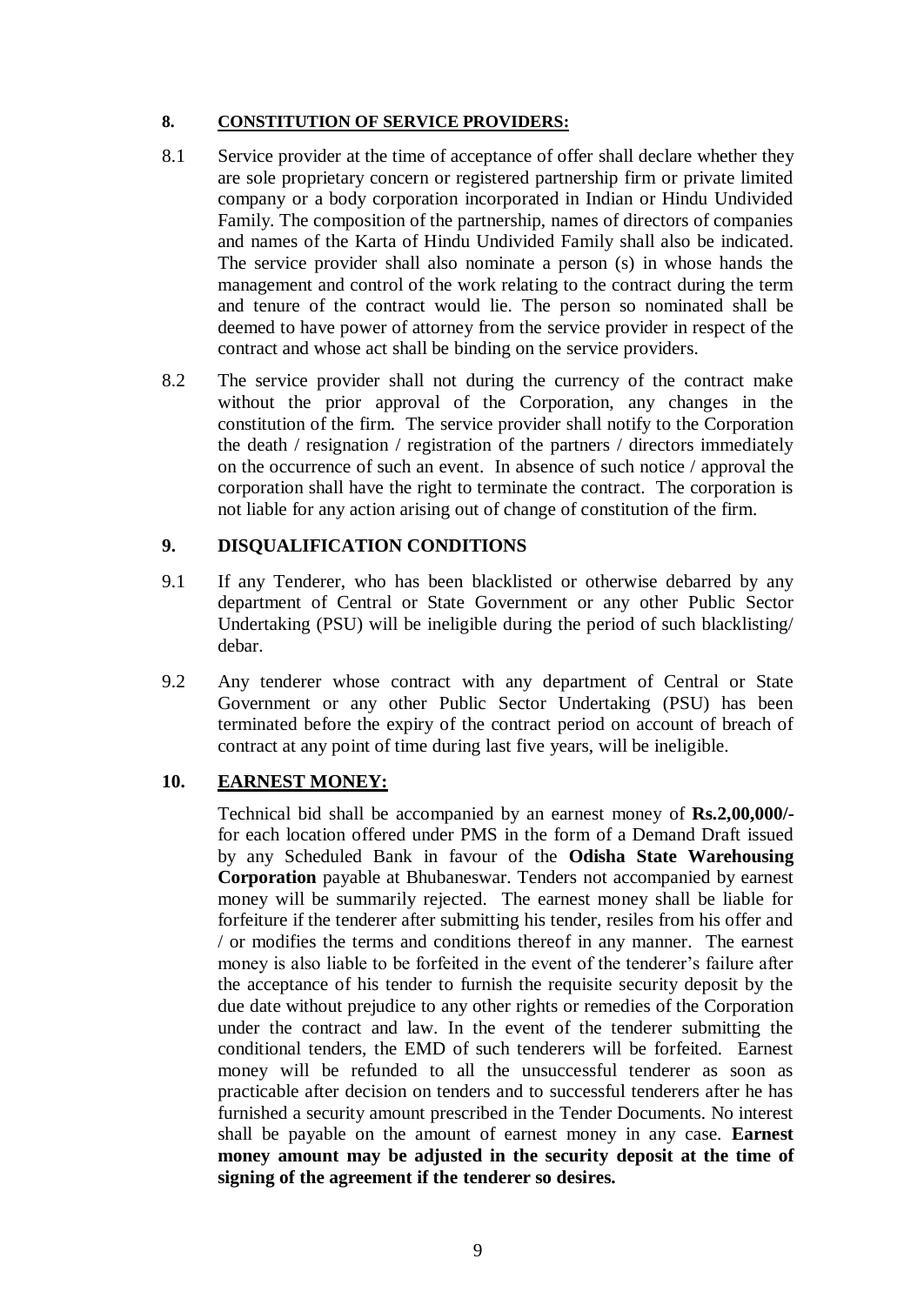## **11**. **SECURITY DEPOSIT:-**

- 11.1. The successful bidder shall deposit the security amount within seven days of acceptance of tender in shape of of Demand Draft in favour of Odisha State Warehousing Corporation **@ Rs.25.00 per MT** of the quantity provided for PMS services before signing of agreement failing which the contract shall be liable to be cancelled at his risk and cost and also subject to such other remedies as may be available to the Corporation under the terms of the contract.
- 11.2 The Earnest Money deposit of the willing tenderers can be adjusted against the security deposit.
- 11.3 The Security Deposit will be refunded to the service providers on due and satisfactory performance of the services and on completion of obligations by the service providers under the terms of contract and submission of clear "No demand Certificates issued by the OSWC subject to such deductions from the security as may be necessary for making up the Corporation's claim against service providers.
- 11.4 No interest is payable on security amount to be deposited with OSWC under the contract.
- 11.5 The decision of the Managing Director, OSWC as of the amount determined for deduction from the security deposit will be final and binding on the service providers.

## **12. DELIVERY OF TENDER**:

Original copy of the tender, NIT and the documents required as per the tender under **Technical Bid** is to be kept in one sealed envelope super scribed **'A' – Technical Bid** and the **Financial Bid** will be kept in another sealed envelope superscribed **'B'- Financial Bid**. Both the Bids will thereafter be kept in a double cover envelope superscribed **"Tender for Preservation, Maintenance & Security Services**". The downloaded tender documents shall accompany a D.D. for Rs.5900/- inclusive of GST drawn in favour of the Odisha State Warehousing Corporation payable at Bhubaneswar towards the cost of tender documents. The inner covers as well outer covers should be sealed and the tender number and date, name of the tenderer, phone number, E- mail, FAX etc indicated thereon. The outer cover should also bear the address of this office. OSWC reserves the right to reject any tender which fails to comply with the above instructions.

12.1 The tender document should be sent by Registered Post/Speed Post/ Courier Service so as to reach the **Managing Director, Odisha State Warehousing Corporation, Plot No.-02, Cuttack Road, Bhubaneswar-751006** within the scheduled date & time. The OSWC will not be responsible for any postal delay and no plea in this regard will be entertained.

**Any tender received beyond the stipulated date & time will not be considered.**

#### **13. PERIOD FOR WHICH THE OFFER WILL REMAIN OPEN**:

13.1. The offers shall remain open for acceptance for 45 days from the date of opening of the Technical Bid. However, the OSWC reserves the right to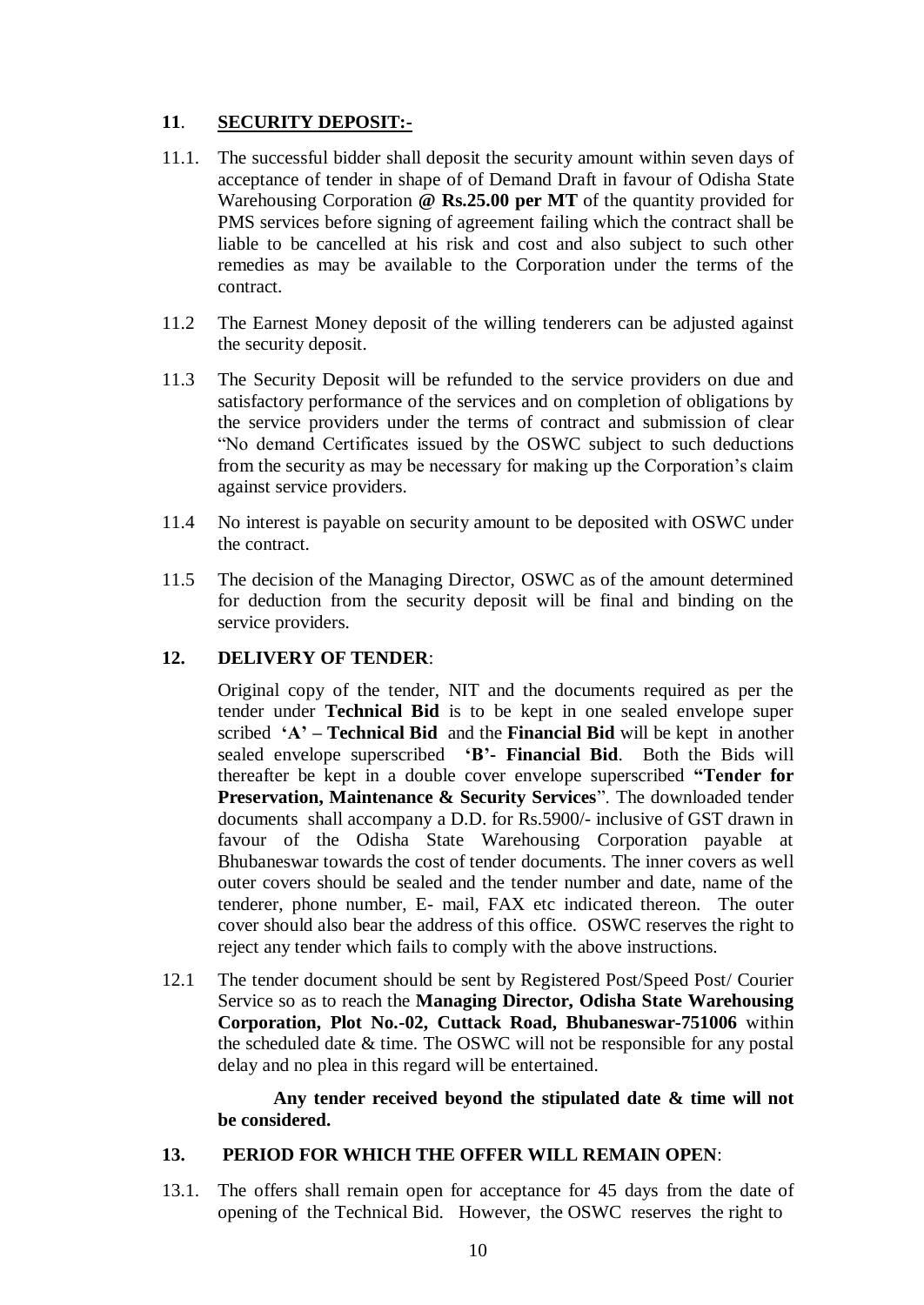extend this period by 15 days at its discretion. Thereafter this period may be further extended by 15 days on mutual consent of the OSWC and the tenderer.

13.2. Any tenderer not keeping offers open for the prescribed period shall be summarily rejected.

#### **14. OPENING OF TENDER**:

- 14.1. Tenderers are at liberty to be present or authorize a representative to be present on the date of opening of tender as specified in the schedule. If the date fixed for opening of tender is subsequently declared a holiday, the tender will be opened on the next working day following the holiday but there will be no change in the time for opening.
- 14.2. After evaluation of the technical bids, the financial bids of technically qualified tenderers will be opened in presence of all the technically qualified tenderers or their authorized representatives who may wish to be present at the time of opening of financial bids on a date and time to be notified subsequently. Financial bids of the parties who do not qualify in technical bid will not be opened.

## **15. ACCEPTENCE:**

On finalization of tender, OSWC will communicate acceptance of the tender by E-mail, speed post etc. which will conclude a binding contract between the parties and the tenderer shall act upon such acceptance letter.

#### **16. SUBLETTING:**

The service provider shall not sublet / transfer or assign the contract or any part thereof except for sweepers and security guards. In the event of the service providers contravening this condition, the Corporation shall be entitled to get the work done from other firm on the service providers account and at the risk and cost of service providers and he shall be liable for any loss or damage which the Corporation may sustain in consequence arising out of such replacing of the contract.

## **17. LIABILITY FOR LABOUR AND / OR PERSONNEL ENGAGED BY THE SERVICE PROVIDERS:**

17.1 All labour and / or personnel employed by the service providers shall be engaged by them as their own employee / workmen in all respects implied or expressed. The tenderer would engage only able-bodied workmen/labourer of sound character. In case of misconduct on the part or workmen / labourer deployed by the Service provider, the Service provider shall pay a penalty of Rs.10,000/- per incidence of misconduct in addition to the action against the defaulter under the law. Besides, in the event of loss of business due to any labour employment problem the Service provider will compensate the loss(s) to the Corporation at the penal rate to be fixed by the competent authority from time to time. These losses are recoverable by way of liquidated damages.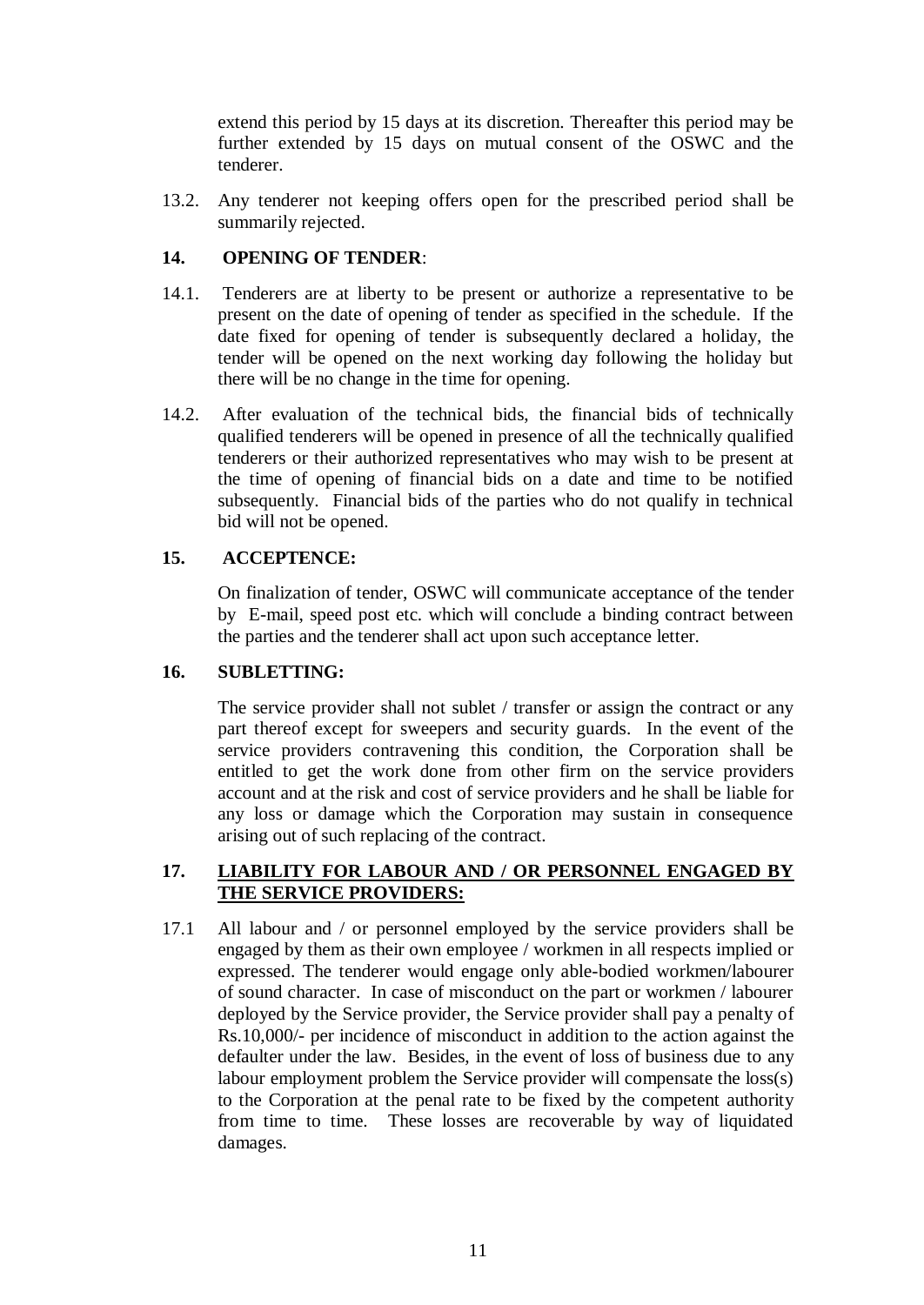- 17.2. The responsibility to comply with the provisions of the various labour laws of the country, will be that of the Service providers.
- 17.3 All person employed/engaged by the service provider shall be treated as his own workers/employees in all respect and the responsibility under Workmen's Compensation Act, 1923, Employees Provident Fund Act, 1952, Maternity Benefit Act,1961, Contract Labour (Regulation & Abolition) Act, 1970, The Motor Transport Workers Act, 1961, The Odisha Shops & Commercial Establishment Act, 1956, Payment of Gratuity Act, 1972, Equal Remuneration Act, 1976, ESI Act, 1948, Minimum Wages Act, 1948 or any other similar enactments and rules made there under with upto date amendments in respect of all such personnel shall be that of the service provider.
- 17.3 The local authorized representative of the Corporation at the Warehouse or any officer acting on his behalf shall allow the service providers, his agents, representatives or employees to enter into the premises defined above for the sole purpose of rendering the said services for OSWC. The service providers shall agree and undertake to make good any loss or damage caused to the premises, goods, equipment and property by his agents, representatives or employees while rendering the said services. However, it is clarified that the employees of service provider shall be deployed in the operational areas only. The service providers employees without assigned job shall, under no circumstances enter the premises defined above.
- 17.4 The laminated name tags with photographs should be signed by the service providers and got countersigned by the Local authorized representative of the Corporation at the Warehouse or any officer acting on his behalf.
- 17.5 Full details about the names, addresses, both local and permanent and three copies of their photographs will be furnished to the local authorized representative of the Corporation at the Warehouse or any officer acting on his behalf. They will also be provided with necessary photo identity cards by the service providers duly certified by the local authorized representative of the Corporation at the Warehouse or any officer acting on his behalf for regulating their entry into the premises for the bonafide purpose connected with this work.

#### **18. DUTIES AND RESPONSIBLITIES OF THE SERVICE PROVIDERS:**

- 18.1 The service providers shall provide and maintain readily available first-aid boxes during all the working hours at the rates of not less than one box for 150 contract labour or part thereof.
- 18.2 The first aid box shall be distinctively marked with Red Cross on a white ground and shall contain the equipment as provided for in the contract labour (Regulation and Abolition's) Act, 1962.
- 18.3 Adequate arrangement should be made for immediate recoupment of the equipment, wherever necessary.
- 18.4 If the amenity is not arranged by the service providers within thirty days from the commencement of the contract the same shall be provided by the Corporation after the expiry of the said period and the expenses incurred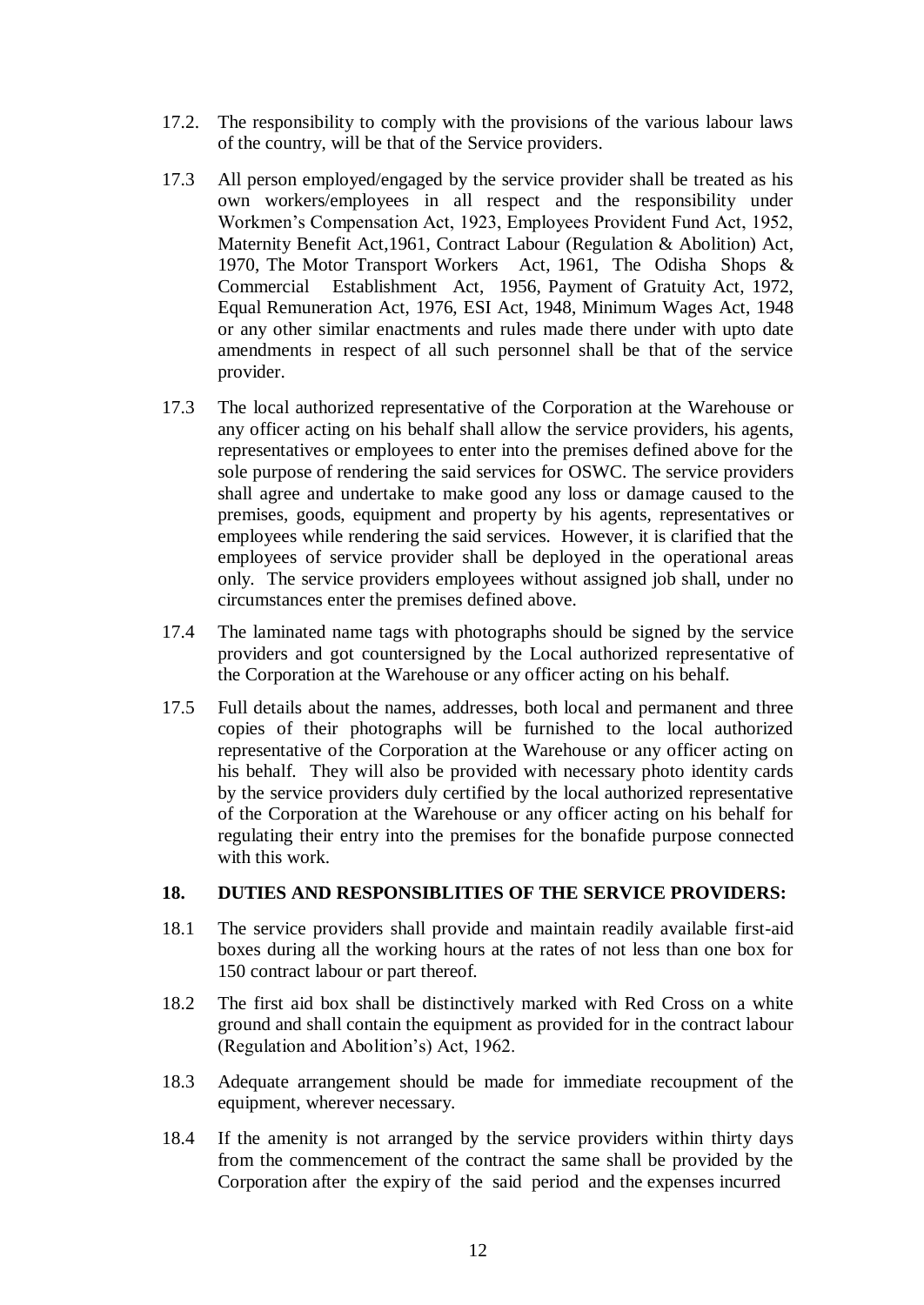shall be either deducted from the admitted bills of the service providers or treated as debt payable by the service providers. Nothing except the prescribed contents shall be kept in the first aid box. The first aid box shall be kept readily available with the in charge or person trained in first aid treatment.

## **19. PERIOD OF CONTRACT:-**

- 19.1 The contract shall remain in force for a period of one year and extendable on mutual consent of the OSWC & the tenderer in case situation arises on continuation of PMS services.
- 19.2. OSWC has the right to terminate the contract at any time during its currency for breach of any of the terms & conditions of the contract by giving thirty days notice in writing to the service providers at their last known place of residence / business and the Service providers shall not be entitled to any compensation by reason of such termination.
- 19.3. The action of the Managing Director, OSWC, under this clause shall be final, conclusive and binding on the service provider and shall not be called into question.

## **20. RECEIPT & WEIGHMENT IN WAREHOUSE:**

- 20.1. OSWC will send the stocks in sound bags to the godowns. In case of receipt of cut & tom bags if any found, the same would be replaced by the service provider as per the terms of agreement, with gunnies to be supplied by OSWC.
- 20.2. Bags found wholly or partly wet at the time of deposit shall be segregated and will be accepted for storage after the contents are properly dried, reconditioned by the service provider as per the terms of the agreement and considered fit to stand storage to be undertaken by service provider.
- 20.3. The service provider shall be responsible for satisfactory storage of stocks and shall take necessary care as is expected from a tenderer. The quantum of storage loss / gain shall be examined taking into account the condition of the stocks at the time of receipt including infestation, if any, moisture contents at the time of receipt and issue, storage period etc.
- 20.4. The weight of the stocks, moisture contents as well as condition of the stock at the time of receipt and issue shall be jointly recorded by OSWC/ representative of the depositor and Service provider staff for authentication. Damages / down gradation / deterioration during storage period will be the joint responsibility of service provider and the warehouse Incharge.
- 20.5. Moisture contents shall be determined both at the time of receipt and delivery of goods and shall be recorded in the relevant registers.
- 20.6. Annual maintenance and calibration of weighbridge will be done by the OSWC as it forms a part of the infrastructure only.

## **21. STORAGE LOSSES/GAINS**

21.1 The stocks stored in the warehouse shall be subject to monthly / periodical joint inspection by the service provider and OSWC.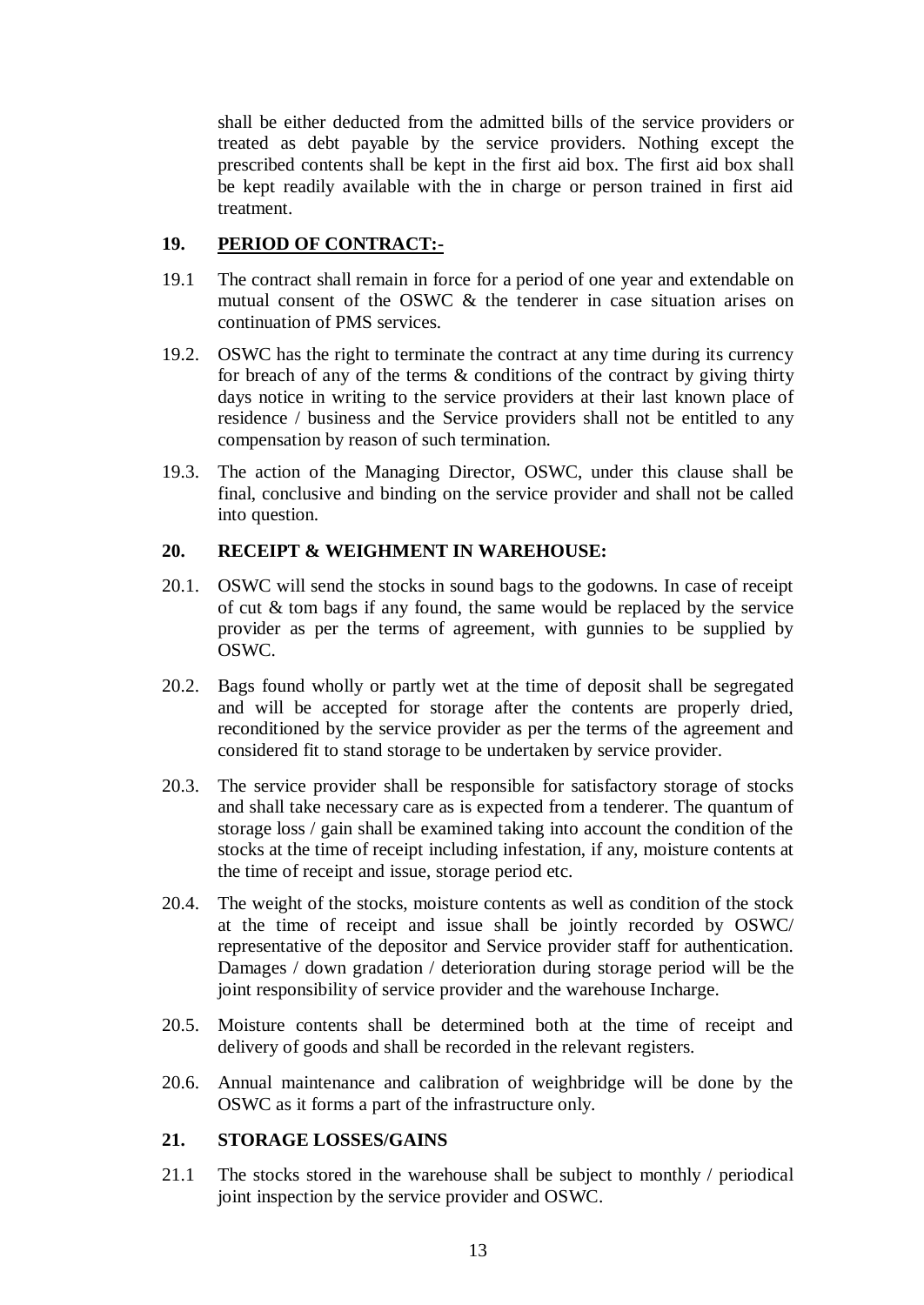- 21.2. Loss and gain Statement will be submitted by the service provider in the prescribed proforma of the OSWC to the Incharge of the OSWC after stocks in particular stack is completely liquidated during the month which should be jointly signed by the service provider or his authorized representative and OSWC representative. The statement will be commodity-wise, month wise and stack-wise.
- 21.3. The jointly signed Storage Loss and Gain Statement will be submitted by the service provider or his authorized representative by  $7<sup>th</sup>$  of succeeding month after liquidation of stocks.
- 21.4. If the storage losses are beyond permissible limit as per norms of FCI/ OSCSC, the service provider and the warehouse Incharge shall be responsible on **60:40 basis** for the same and recoveries for such unjustified losses shall be made from the service provider and the Warehouse Incharge by the OSWC. In addition, the agreement with service provider also stipulates that the service provider shall be fully responsible for any loss caused to the stocks of OSWC while in custody of service provider on account of fire flood & inundation, cyclone, riots & strikes, earthquake, malicious damages, pilferage, theft, housebreaking, burglary etc. for which recoveries will be made from service provider on the rates fixed by the OSWC from time to time. In case of misappropriation of stock stored in the warehouses both the Service Provider and the Warehouse Incharge shall be jointly responsible as decided by the competent authority of the OSWC.
- 21.5. The storage loss cases of foodgrains finalized by the depositor i.e. FCI/ OSCSC Ltd.. as per their norms & procedure will be binding on the service provider and the warehouse Incharge.

## **22**. **DELIVERY OF GOODS:**

- 22.1 The delivery of stock will be made as per priority list maintained in the warehouses. The service provider and the Warehouse Incharge shall be jointly responsible to ensure deliver of good quality of stock as per uniform specification.
- 22.2 Joint sampling of stock shall be ensured by the service provider and the warehouse Incharge at the time of delivery of stock.

## **23. INITIAL FUMIGATION:**

- 23.1 For stocks received in infested condition, necessary remarks shall be recorded by the service provider and intimated to OSWC immediately and action taken to fumigate the stocks. For such fumigation done within 03 days of receipt of the stocks subjected to completion of all stacks within the same chambers, the service provider shall claim fumigation charges at rates prescribed from time to time by the OSWC, duly supported by relevant documents. The same shall be payable by the OSWC.
- 23.2 In respect of stocks despatched from the warehouse, if the same are found to be despatched in infested condition, as substantiated by records and facts, the OSWC shall claim fumigation charges from the service provider at the rates prescribed from time to time by the OSWC.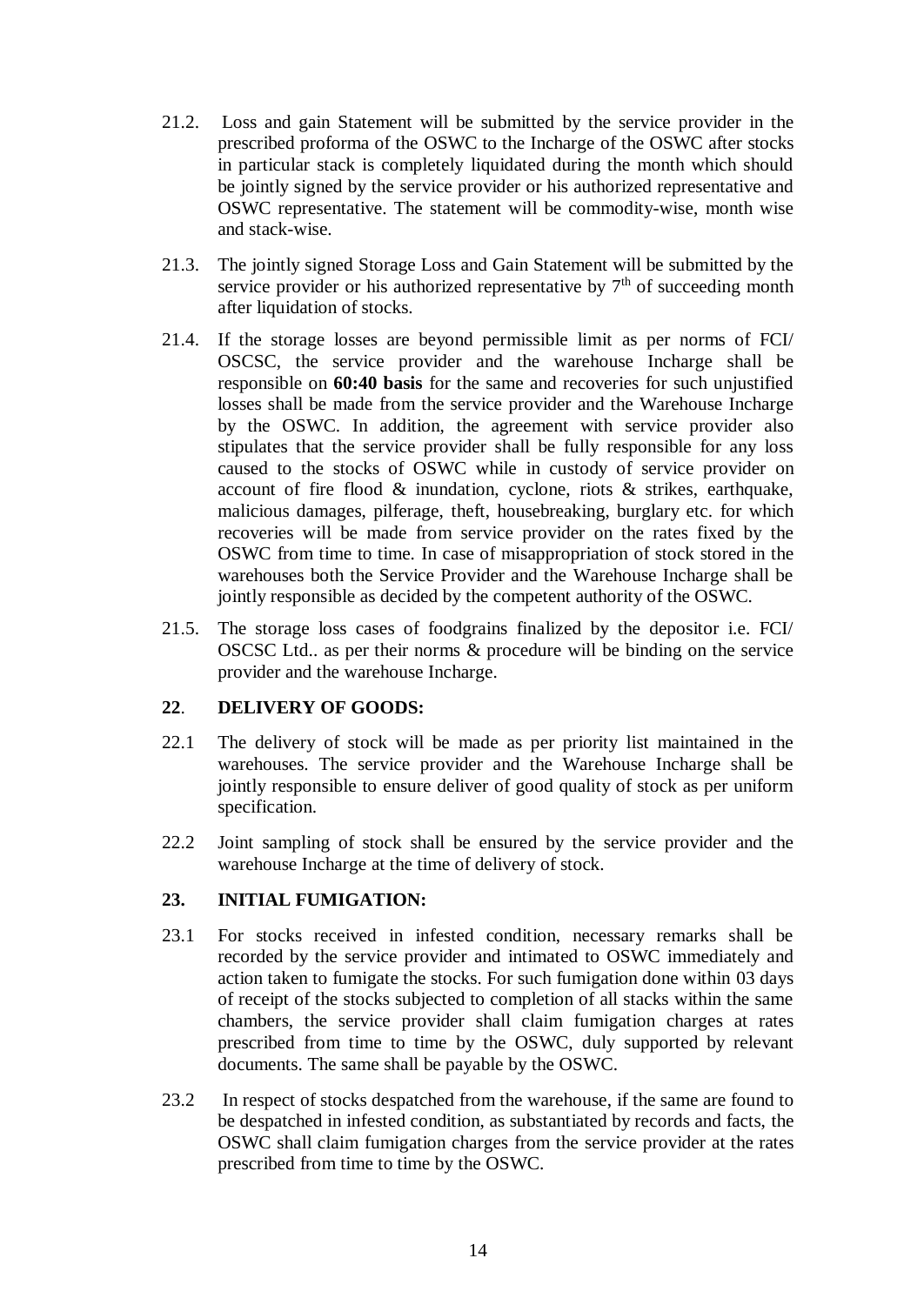## **24. INSURANCE:**

- 24.1. The PMS service provider shall undertake to exercise reasonable care and diligence as is required as per terms and conditions of this contract for keeping the stocks of OSWC. 100% value of the stocks stored in the warehouses shall be insured/ indemnified against the risk of fire, flood and theft and the whole charges on this will be borne by service provider. The beneficiary of the insurance policy taken by the service provider shall be the OSWC.
- 24.3 The insurance of stocks will continue to be undertaken by service provider at the estimated average acquisition cost on which Govt. of India has taken the same in the costing sheet.
- 24.4 In the event of any loss, OSWC will cooperate with the service provider in furnishing necessary details for finalizing the claim for compensation by the Insurance Company.
- 24.5 The service provider shall get the claim settled from the Insurance Co. at the earliest and pass on the compensation so received from the Insurance Company to the OSWC. The service provider will settle the claim with OSWC on the declared value after occurrence of the incident.

## **25. PROVISION OF FACILITIES**

- 25.1 The PMS service provider shall provide all the warehousing facilities at par with CWC/SWC/FCI including proper stacking, scientific storage and treatment of the stocks, round the clock security, proper prophylactic  $\&$ curative treatment. These facilities shall be part & parcel of the PMS charges as agreed.
- 25.2 The PMS service provider shall keep all the facilities available in the warehouse/ premises.
- 25.3. If the PMS service provider fails to provide facilities as mentioned above, the OSWC shall have a right to get the facilities provided at its cost or expenses and cost or expenses so incurred by the OSWC shall be deducted from the monthly charges together with element of interest thereon, and in the manner considered fit by the OSWC in his discretion. The cost or expenses incurred by the OSWC on service provider's account would be treated as final, without calling them in question.

## **26. STATUTORY OBLIGATIONS**

- 26.1 It is the sole responsibility of PMS service provider during the contract period that he shall hold all valid licenses relating to PMS by respective competent Authorities, valid PAN & TIN numbers etc and up to date tax clearance certificates from the concerned authorities.
- 26.2. The PMS service provider shall be solely responsible to fulfill all the statutory obligations under various Central / State acts which are in force.

## **27. PAYMENT OF TAXES**

The PMS service provider shall pay any taxes/ levies and the charges related to PMS contract in warehouse including of GST, if applicable. Such amount as paid by the service provider will be reimbursed by the OSWC separately on submission of proof of payments.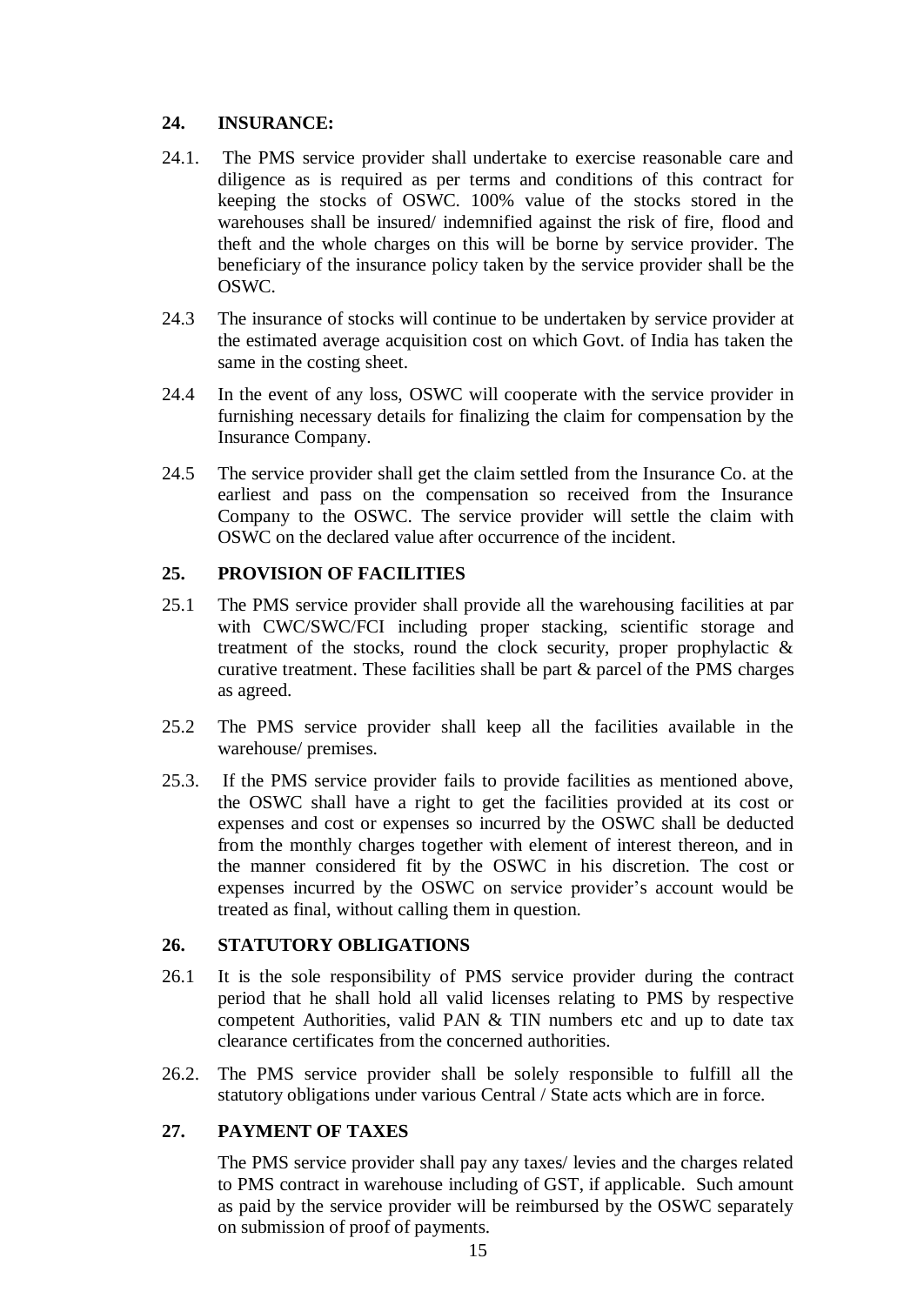#### **28. LIABILLITY OF SERVICE PROVIDERS FOR LOSSES ETC., SUFFERED BY CORPORATION- RISK AND COST CLAUSE:**

- 28.1 The personnel in different categories will have to be positioned by the PMS service provider, preferably such people who have exposure to computerized operations keeping in view the fact that operations at the Warehouse will be computerized. In the event of any fault or defaults on any particular day/days on the part of the service providers in providing adequate equipment / manpower or to perform any of the service mentioned herein efficiently and to the entire satisfaction of the local authorized representative of the Corporation at the Warehouse or any officer acting on his behalf who, in his absolute discretion, without prejudice to other right and remedies under this contract, shall have the right to recover by way of compensation up to Rs.10,000/- per day from the PMS service provider or a sum ( as deemed fit ), besides making temporary alternate arrangements to cope-up with the work at risk and cost of the service providers who will be liable to compensate the consequential damages, if any. This decision of the Local authorized representative of the Corporation at the Warehouse or any officer acting on his behalf on the question whether the PMS service provider has committed such a fault or has failed to perform any of the services efficiently and also his liability for payment of compensation and its quantum, shall be final and binding on the service providers, subject to it being confirmed by the MD, OSWC.
- 28.2 In case of any shortage due to damage / loss etc. to goods for whatsoever reason and cause while the same are in the custody of the PMS service provider, the PMS service provider shall be liable to make good to the Corporation the value of the goods including, penalties and fines as are leviable by the Managing Director for such shortage due to damage or loss etc.,. In addition, if there is any reason for suspicion of collusion of the PMS service provider or his employee in such losses or damage, the local authorized representative of the Corporation at the Warehouse or any officer acting on his behalf at his discretion may levy a penalty as deemed fit. The action taken by the Managing Director, OSWC will be final and binding on the PMS service provider.
- 28.3 The PMS service provider shall be responsible for any loss, destruction or deterioration of foodgrains or any damage or delay in the performance of duties due to any negligence or default on the part of their employees / labourers or due to failure of equipment or due to non availability of adequate safety aids with the labourers or due to pilferage of foodgrains by their employees / labourers also to the carelessness, neglect, misconduct of their employees / labourers in their employment and any liability for payment of compensation by the Corporation to the depositors on account thereof and shall pay all claims met, and also litigation expenses, if any, incurred by the Corporation immediately on demand without any demur . The Corporation shall have the right to deduct the amount of such loss from any bill (including security deposit) then due or may become due to the Corporation under this contract. The decision of the Managing Director, OSWC shall be final and binding on the service providers in this regard.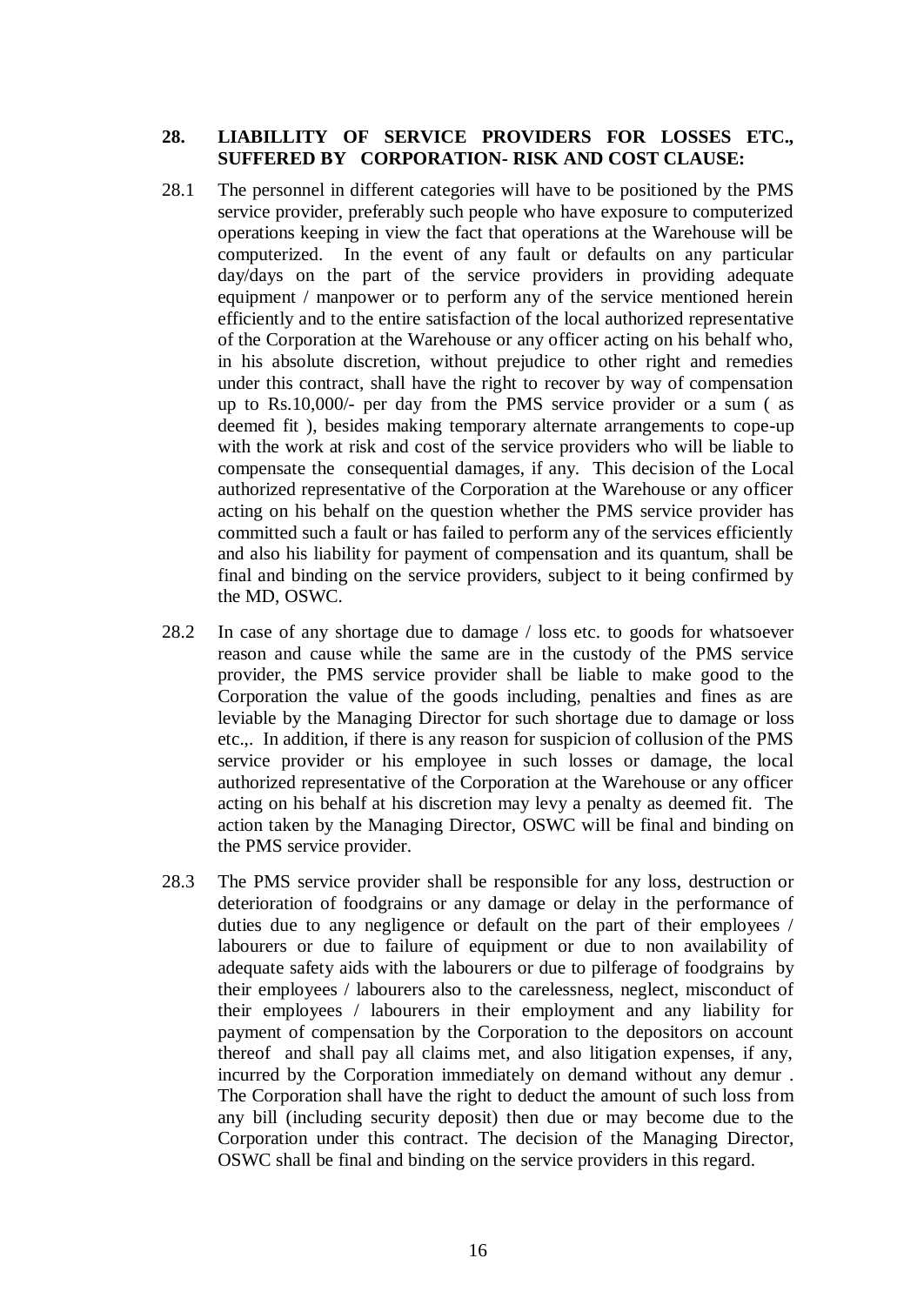- 28.4 In the event of failure of the service provider to undertake the work after award of contract or resiling from the contract during its currency the corporation shall have the right to get the work done at his risk and cost and the service providers shall be liable to make good the loss, if any, suffered by the Corporation on this account. The Corporation shall also have the right to deduct the amount of such loss from any sum (including earnest money and security deposit) then due or which at any time thereafter may become due to the PMS service provider under this contract and to claim the balance amount from the PMS service provider.
- 28.5 Adequate required labour to cope up with the work should be deployed by the service provider.

#### **29. SET OFF:-**

Any sum of money due and payable to the service providers (including security deposit refundable to him) under this contract may be appropriated by the Corporation and set off against any claim of the Corporation for the payment of any sum of money arising out of this contract or under any other contract made by the service providers with the Corporation.

#### **30. ACCOUNTS:-**

All accounts, books, papers and documents pertaining to the operations carried out in connection with the contract shall be open for inspections, audit by the local authorized representative of the Corporation at the Warehouse or any officer acting on his behalf or an officer acting on behalf of Managing Director, OSWC including the accounts an audit officers. The service providers shall be responsible to produce the same at such time and place as may be directed by the local authorized representative of the corporation at the Warehouse or any officer acting on his behalf.

#### **31. VOLUME OF WORK:**

The volume of foodgrains in storage is likely to fluctuate (increase or decrease) and the PMS charges will be paid based on the space utilized by FCI/OSCSC during a month.

#### **32. REMUNERATION:**

The PMS service provider shall have to perform all the services provided for in this contract. The PMS service provider shall be paid at the rates accepted by the Corporation. The PMS service provider shall also provide any additional services not specifically provided for in this contract for which the remuneration shall be payable at the rates as may be settled by mutual negotiations. In the absence of any agreement being reached on the rates for such additional services, the decision of the Managing Director, OSWC, will be final and binding. Non-settlement of the rates for additional services will not confer a right upon the PMS service provider to refuse to carryout or render such services.

## **33. PAYMENT:**

33.1 Payment towards PMS charge will be made by the OSWC after receipt of monthly storage charges from the depositors. The monthly PMS charges will be paid on the basis of space reserved by the depositor for storage of foodgrain in the warehouses during the month.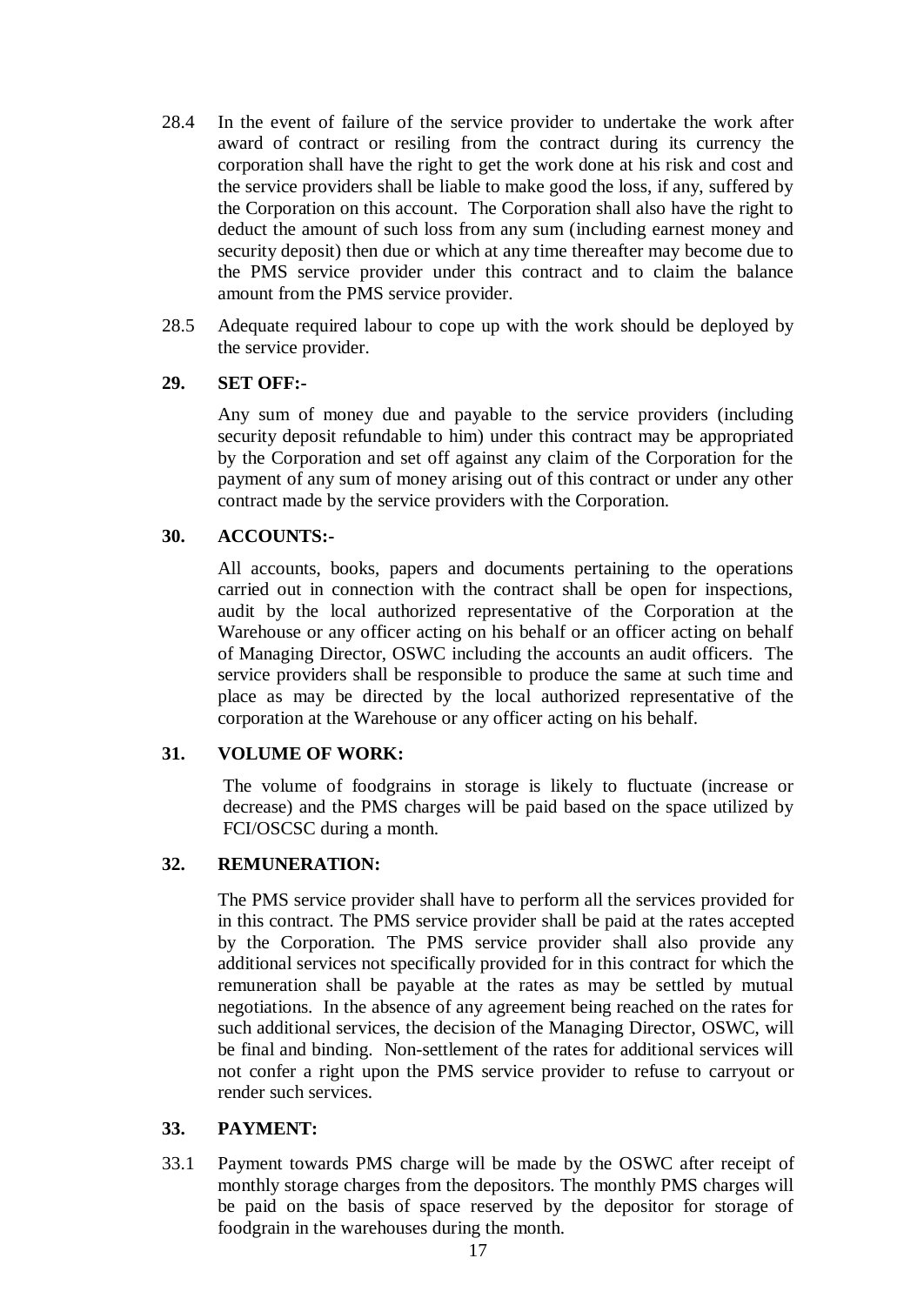In exigency, PMS charges can be released considering the gap of maximum 03 months between the PMS bill month and the month upto which the depositors have released the storage charges.

33.2 The PMS service provider should submit the bills (final bill) not later than two months from the date of expiry of the contracts so that the refund of security deposit may be speeded up.

## **34. LAWS GOVERNING THE CONTRACT:**

The contract will be governed by the laws of the country in force from time to time.

#### **35. AGREEMENT:**

The PMS service provider shall execute an agreement with MD, OSWC in the form appended as **Annexure-'A'** on a non-judicial stamp paper of appropriate value.

#### **36. ARBITRATION:**

- 36.1 All disputes and difference arising out of or in any way touching or concerning this contract, whatsoever shall be referred to the sole arbitrator i.e., the Managing Director of OSWC, or any other person authorized by him in writing. There will be no objection to any such appointment on the ground that the person so appointed is an employee of the Corporation and that he had deal with the matter to which the contract relates and that in the course of his duties as employee of the Corporation, he had expressed views on all or any of the matter in dispute. The award of such Arbitrator shall be final and binding on the parties to this contract. It is a term of this contract that in the event of such Arbitrator to whom the matter is originally referred being transferred or vacating his office or being unable to act or resigning for any reason, the Managing Director, OSWC, at the time of such transfer, vacation of office or inability to act or resigning shall appoint another person to act as Arbitrator in accordance with the terms of this contract. Such person shall be entitled to proceed with the reference from the stage at which his predecessor left it.
- 36.2 Provided further that any demand for arbitration in respect of any claims of the Service providers or of the Corporation under the contract shall be in writing and made within one year of the date of termination (expiry of the period) of the contract and where this provision is not complied with, the claims of the service providers shall be deemed to have been waived and absolutely barred and the Corporation shall be discharged and released of the liability under the contract.
- 36.3 It is further provided that the Arbitrator may from time to time and with the consent of the parties enlarge the time for making and publishing the award.
- 36.4 The venue of arbitration shall be Bhubaneswar.
- 36.5 The Arbitrator shall be deemed to have entered on the reference on the date when first hearing of the case takes place after due notice to the parties irrespective of/whether both the parties are present on that date or not.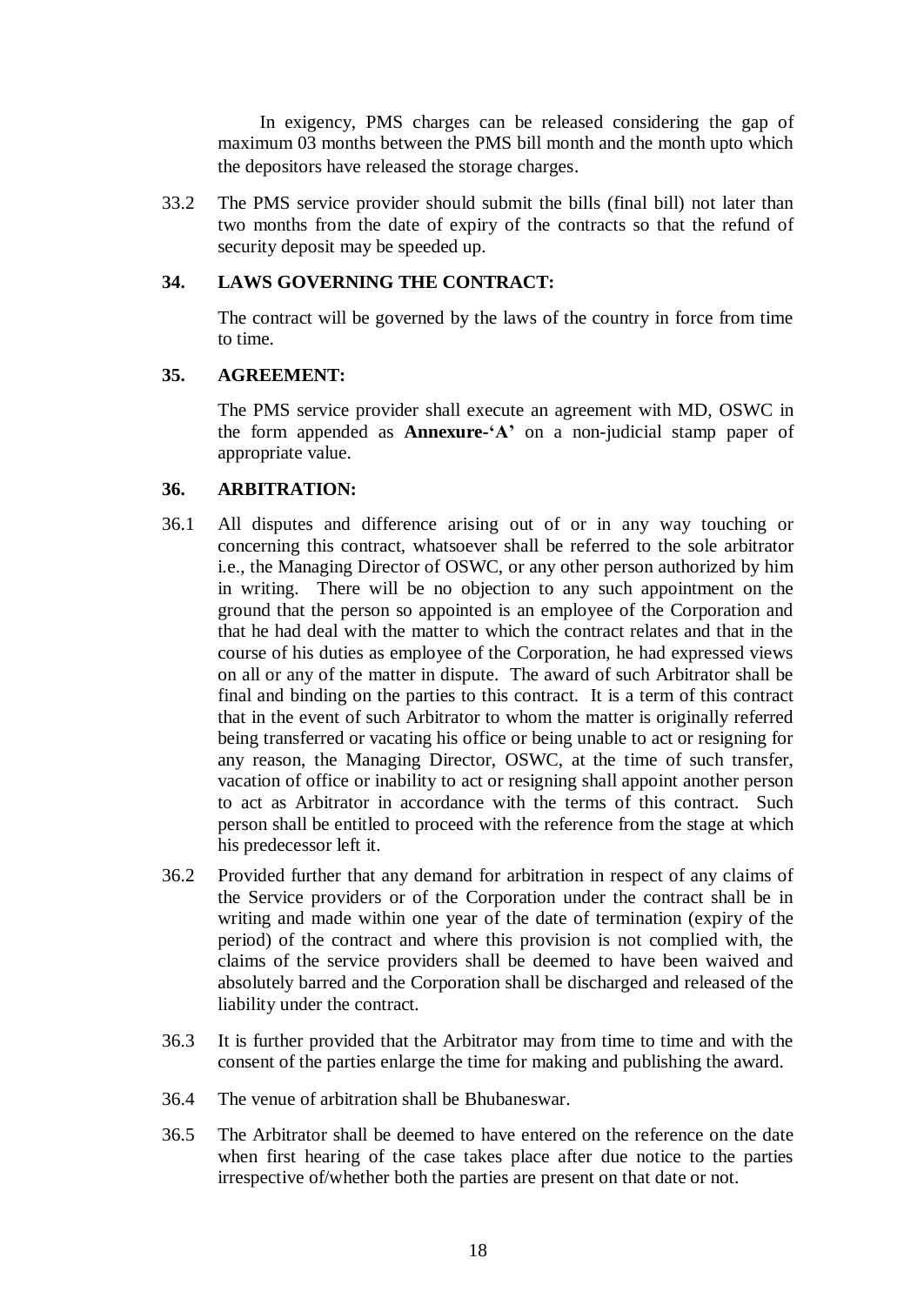- 36.6 The work under the contract shall, if reasonable possible continue during the arbitration proceedings and no payment due or payable to the service providers shall be withheld on account of such proceedings.
- 36.7 The costs of arbitration shall be borne by the parties as per the decision of the Arbitrator.
- 36.8 The Arbitrator shall give separate award in respect of each dispute-referred to him.
- 36.9 No litigation is permissible without going through the arbitration process.
- 36.10 All litigations are limited to Bhubaneswar jurisdiction only.

## **37. SERVICES TO BE RENDERED BY THE SERVICE PROVIDER:-**

- 37.1 The service provider to be engaged shall be responsible for preservation of stocks in accordance with the Technical Manual of the Corporation / FCI/ CWC for preservation of stocks as is in force and as may be amended from time to time.
- 37.2 The Service provider shall be responsible for quality cuts on account of weevilling and living infestation in the stocks, if levied by FCI/OSCSC at the time of taking over the stocks from OSWC.
- 37.3 Fool-proof security arrangements shall be made by the PMS service provider in respect of the stocks entrusted to it. In case of any defalcation/shortage of stocks, the PMS service provider and the Warehouse Incharge, OSWC shall be responsible jointly to compensate the loss to the extent of cost of the stock.
- 37.4 Joint-lock and Key system will be adopted i.e. one set of keys shall be held by the Warehouse Incharge, OSWC or any other official(S) authorized on this behalf and the other set of keys shall be held by the PMS service provider or their authorized representative.
- 37.5 The PMS service provider shall deploy its personnel to verify the correctness of the Receipt/dispatch of stocks by deploying his work force for this purpose along with the employee of the Corporation in the weight check memo Register/ Weighment sheets and the daily transaction register; in addition to deploying workers for preservation of stocks and Watch & Ward thereof.
- 37.6 The PMS service provider shall provide all infrastructure required i.e., Dunnage Polythene sheet, MLCL Covers, Insecticides, fumigants and spraying equipments required for application of insecticides and other chemicals, locks, weighing scales and all other equipments as may be required for proper upkeep of health of stocks etc., in accordance with the advice of the Warehouse Incharge of the OSWC for the purpose as (in force and as may be amended) per the instructions from time to time.
- 37.7 The PMS service provider will also have to maintain the record of the insecticides consumed from time to time and also the empty containers/tubes, which will be disposed of with the prior approval of the MD, OSWC or any person/officers authorized by him and also in the presence of the authorized representative of the Head Office, OSWC.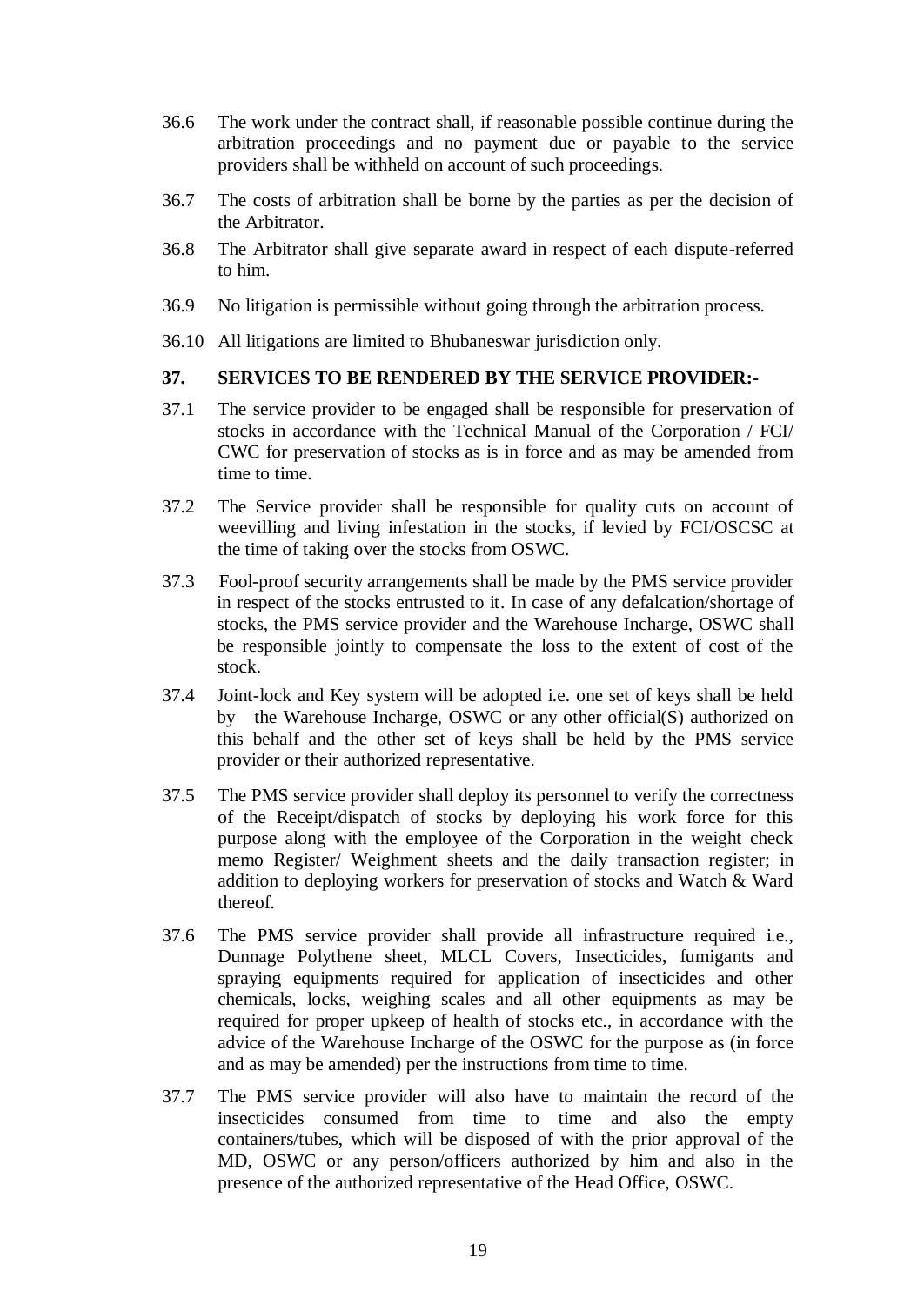37.8 In case of receipt of rain affected/ luster loss stocks of rice, wheat & paddy, the PMS service provider shall be responsible to maintain the health of such stocks for a period of 6 months from the date of its storage subject to condition that this stock is accepted as per prescribed quality parameters of Govt. of India only. This period could be extended by mutual consent.

#### **38 DERIVING OF RATES FOR EXTRA/SUBSTITUTED ITEMS:**

- 38.1 The rates for any new items or substituting the existing item by a modified item would be derived strictly in the manner given below:-
- 38.2 As far as possible the rates of a new item of work or part work would be derived from the existing rate schedule and would be acceptable to the service provider. If no such operation or its rates were available, market rate would be ascertained by OSWC and paid for.
- 38.3 The decision of the MD, OSWC in this regard would be final and binding. The tender(s) shall sign every page of the tender document under seal of the company to ensure that they have read and understood clearly all the clauses stipulated in the tender and submitted their offer thereafter.

| Sr.<br>No. | Capacity in MT | <b>Operation/ Quality/</b><br><b>Preservation / MIS Staff</b> | <b>Security</b><br><b>Personnel</b> | <b>Sweepers</b> |
|------------|----------------|---------------------------------------------------------------|-------------------------------------|-----------------|
|            | Upto 10,000    |                                                               | 03                                  |                 |

**39.** The Service provider shall provide the following manpower.

**39.1** The service provider shall provide computer/ laptops with internet facility as under:

 $02 \mid 10,001$  to  $20,000 \mid$  04 05 05 04

03 | 20,001 to 30,000 | 05 | 06 | 05

| <b>Storage Capacity</b> | No. of computers |
|-------------------------|------------------|
| Upto 10,000 MT          | 01               |
| 10,001 to 20,000 MT     | 02               |
| 20,001 to 30,000 MT     | O2               |

**Signature of Tenderer**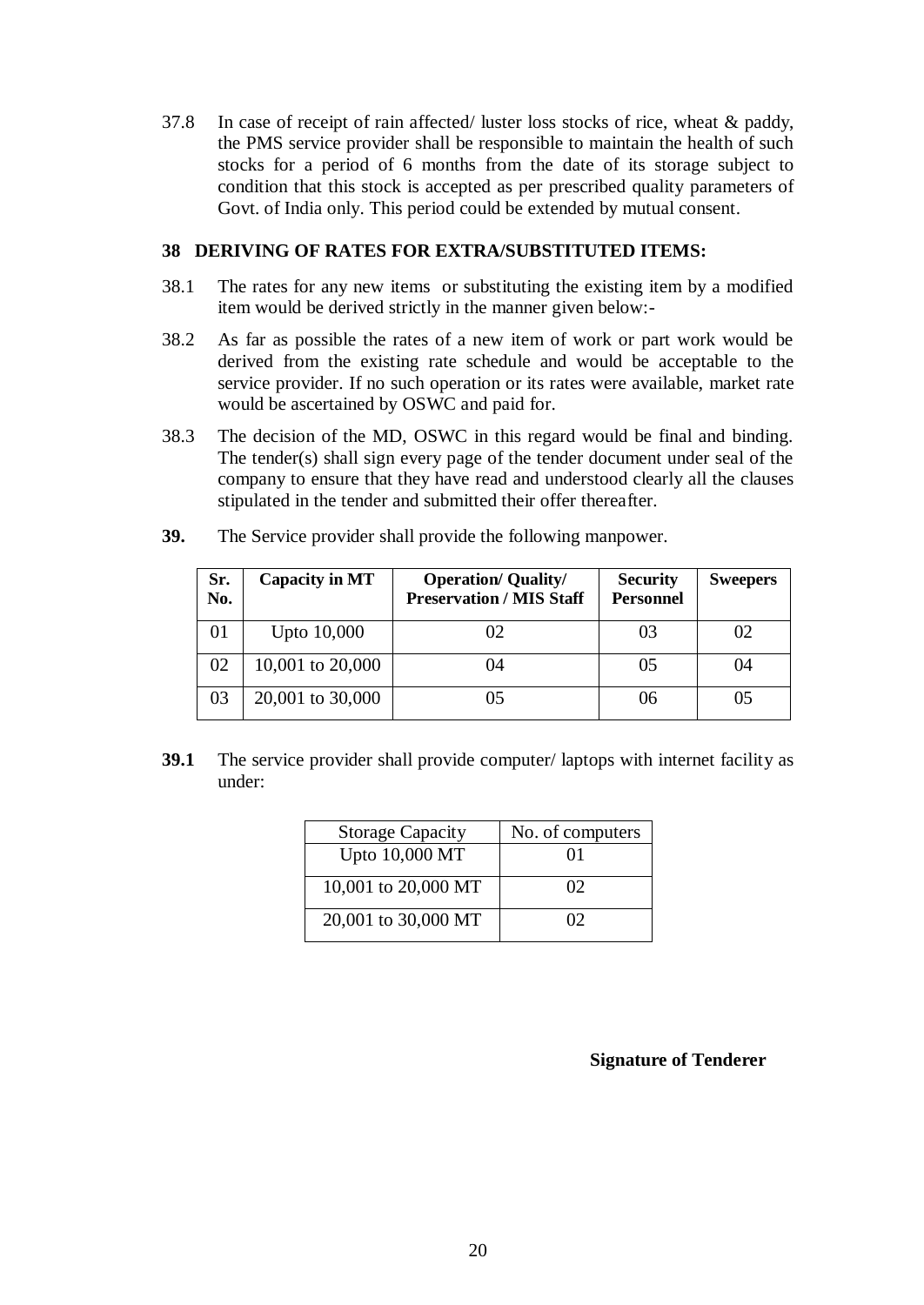#### **Annexure-A**

#### (STAMP PAPER OF RUPEES ONE HUNDRED)

#### **AGREEMENT FOR SERVICES ON PRESERVATION, MAINTENANCE & SECURITY OF FOODGRAIN STOCK STORED IN THE WAREHOUSES OF THE OSWC**

#### MEMORANDUM OF AGREEMENT made this ………day of ……….

#### **BETWEEN**

The Odisha State Warehousing Corporation (OSWC), Plot No.-02, Cuttack Road, Bhubaneswar-6 represented through its ………………. on behalf of the Managing Director (hereinafter called "The OSWC") of the one part.

#### **AND**

M/s. ……………………………………............................. (hereinafter called

…………………./Service Provider") on the other part.

Whereas the OSWC intends to engage service provider i.e. ……………………………………………….. for availing services on preservation, maintenance and security (PMS) of foodgrains stored in the warehouses at, Jagatpur-I (.......... MT), Kesinga (.......... MT) Dumerpani (.............. MT) & Charbhata (.............. MT) with the following terms & conditions.

#### **I. Duration of contract:**

The contract period is of 01 (one) year from the date of taking over of godowns for PMS services and extendable on mutual consent of the OSWC and the Service Provider on the approved rate, terms and conditions in case situation arises on continuation of PMS services.

#### **II. Charges for Preservation, Maintenance & Security of stock**

The PMS charges of Rs……….... (Rupees ………………......................) only per quintal/month will be paid by the OSWC to Service Provider which includes all taxes, statutory payments under various Act towards employees engaged by the Service provider except GST as applicable. During the contract period, there will be no enhancement in the above rate of ………………….. per quintal/month and the same will remain operative till the expiry of the contract period including extended period, if awarded any time.

The capacity of godowns for PMS services may increase or decrease during the contract period as per space reserved by the depositor(s) for storage of foodgrains. The monthly PMS charges will be paid on the basis of space reserved by the depositor for storage of foodgrain in the warehouses during the month.

PMS charges will be paid to the service provider after receipt of monthly storage charges from the depositors. In exigency, PMS charges can be released considering the gap of maximum 03 months between the PMS bill month and the month upto which the depositors have released the storage charges.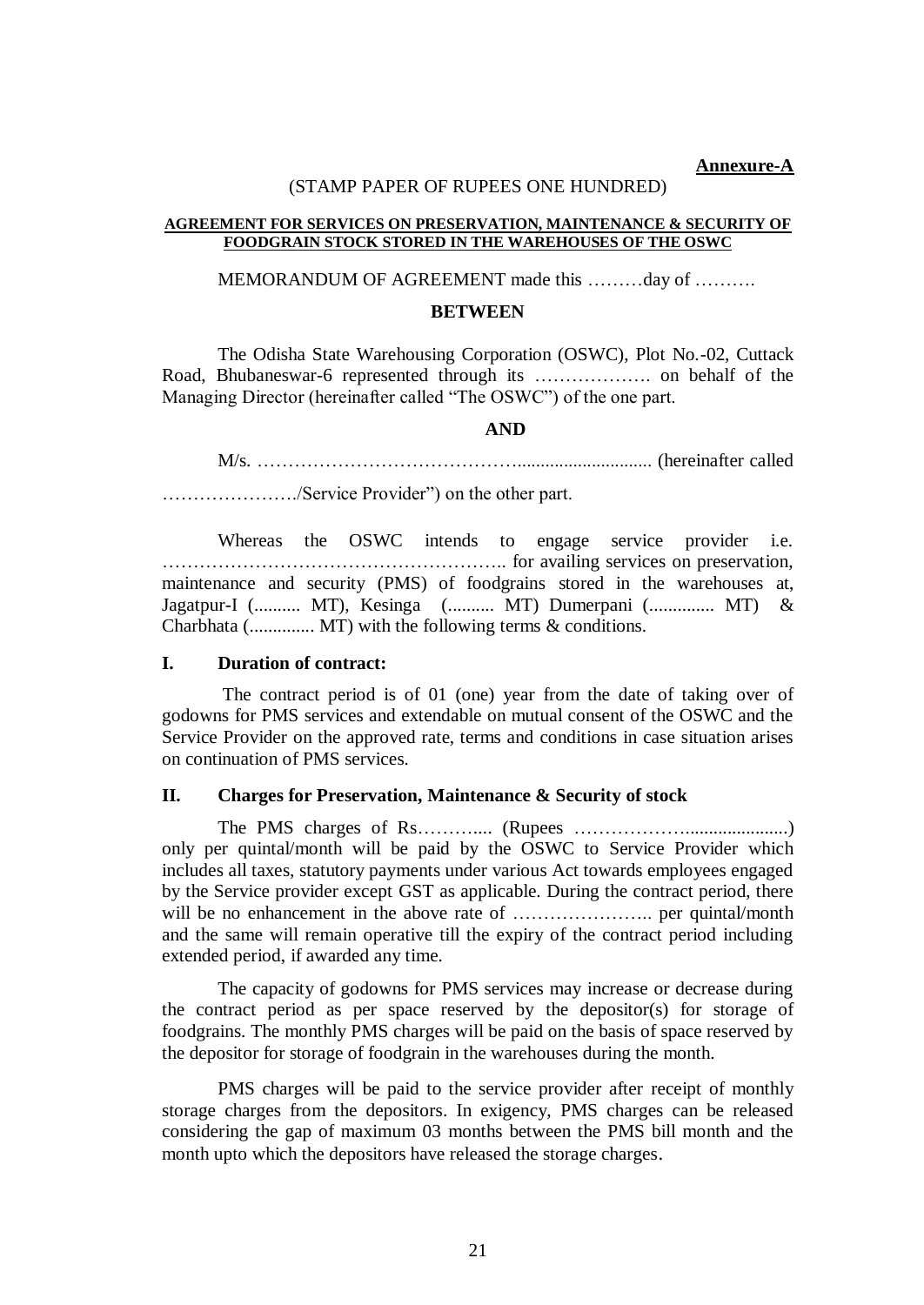## **III. Modality for handing over & taking over of godowns**

1. The vacant godowns will be handed over by the OSWC to the service provider to receive fresh stock which will be kept in their custody under joint lock & key as per terms & condition of the agreement. The service provider and the Warehouse Incharge will be held responsible for the quality of fresh stock and storage loss to be noticed during the period of storage.

2. The Warehouses Incharges and the service provider will issue out available stock against the release orders in a planned manner in order to hand over the vacant chambers phase wise.

3. The old stocks which are in storage will be made pest free by the service provider and joint analysis to be made by the concerned Warehouse Incharges and the service provider. The joint samples will be kept for future reference to ascertain the maintenance of quality of stock by the service provider. The service provider will provide PMS services to maintain the quality  $\&$  quantity of the stock available in the godown and the stock will be kept under joint lock & key. The concerned Warehouse Incharges will be liable for the quality issues and storage loss to be incurred in the old stock.

4. The handing over of old stock to service provider will be made on the basis of peripheral counting of bags not in weight.

5. The Warehouse Incharge, OSWC will inspect the stocks regularly and submit report to the Corporate Office regarding condition of storage.

## **IV. Duties of Service Provider**

1. Service provider shall be responsible for the preservation of stocks in OSWC godowns in accordance with the technical manual of FCI /CWC as is in force and as may be amended from time to time.

2. Service provider shall be responsible for quality cuts on account of weevilling and living infestation in the stocks, if levied by FCI/OSCSC at the time of taking over the stocks from OSWC.

3. Fool-proof security arrangements shall be made by the service provider in respect of the stocks entrusted to it. In case of any defalcation/shortage of stocks, the service provider and the Warehouse Incharge, OSWC shall be jointly responsible to compensate loss to the extent of economic cost of the stock.

4. The Joint Lock system shall be adopted i.e. one set of keys shall be held by the Warehouse Incharge of the OSWC or any other official authorized on behalf of OSWC and the other set of keys shall be held by the authorized representative of service provider.

5. 100% weighment will be done at the weighbridge which is a part of the godown complex. The PMS service provider shall deploy its representative at the weighbridge to verify the correctness of the receipt / dispatch at the weighbridge. The authorized representative of the OSWC will verify the entries of the receipt and despatch and correctness of the weight of the stocks at the weighbridge and then countersign alongwith the employee of the service provider in the weight check memo, register/weighment sheets and daily transaction register.

6. The officials of service provider will carry out 10% weighment once the stock are put on the platform of the godown and will draw parallel samples alongwith OSWC. Both the PMS service provider and the concerned Warehouse Incharge, OSWC will be responsible for the quality of the stock accepted for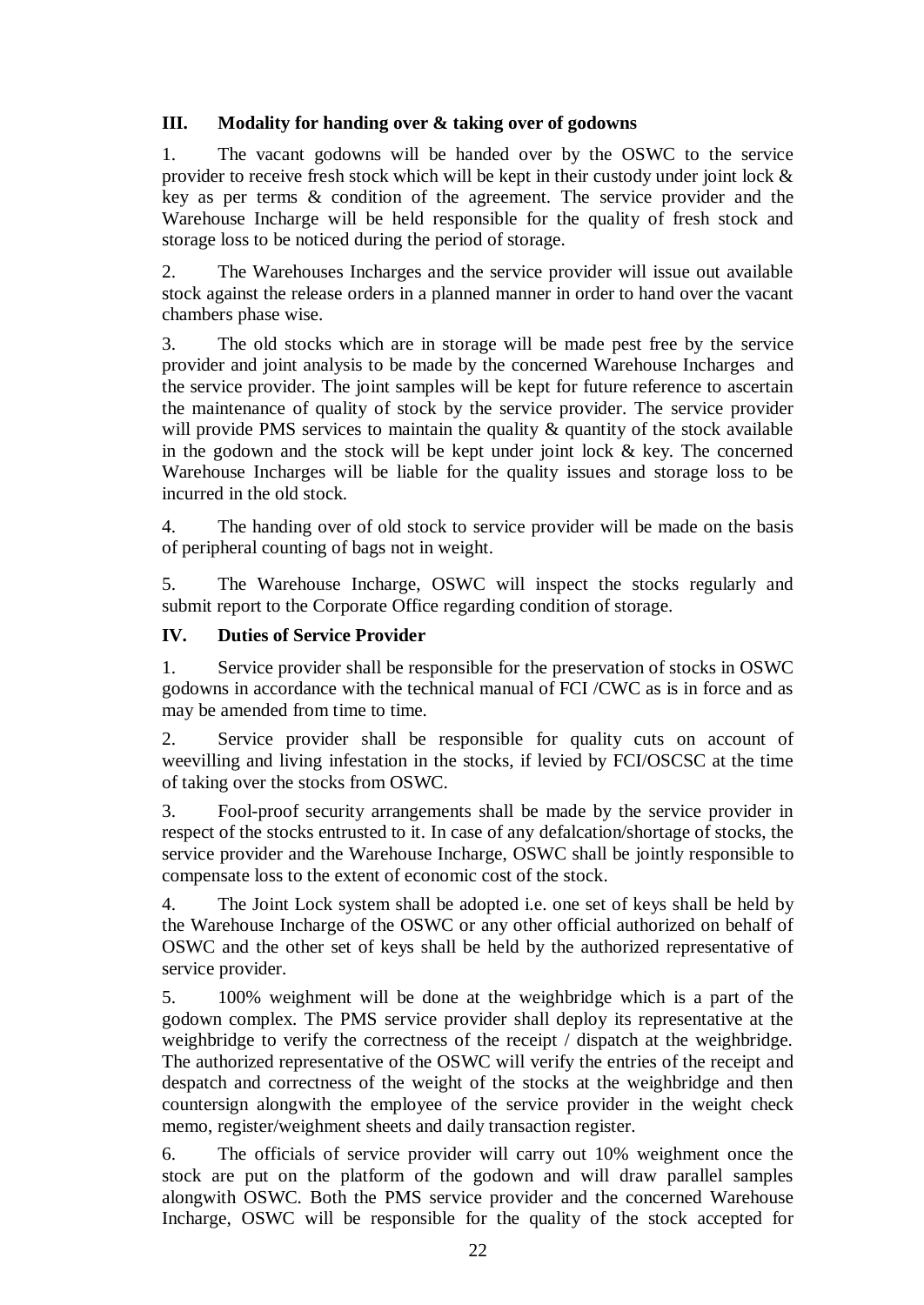storage. The PMS service provider and the Warehouse Incharge will be responsible for accepting the stocks as per permissible moisture and other quality norms once these stocks are declared accepted by FCI/OSCSC. In case the authorized representative of the service provider and the Warehouse Incharge find that any consignment of foodgrains which has been declared accepted by FCI/OSCSC is not upto the quality or the quantity norms, the same shall be replaced/ rejected as per procedure.

7. The weight of the foodgrains, moisture contents as well as condition of the stock at the time of receipt and issue shall be jointly recorded by OSWC /FCI/ OSCSC and the PMS service provider and duly authenticated in records.

8. The PMS service provider will deploy its employees who will carry out the preservation of the stocks inside the godowns. The PMS service provider will be responsible for the timely fumigation of stocks and will be responsible for maintaining the health of the stocks.

9. All person employed/engaged by the service provider shall be treated as his own workers/employees in all respect and the responsibility under Workmen's Compensation Act, 1923, Employees Provident Fund Act, 1952, Maternity Benefit Act,1961, Contract Labour (Regulation & Abolition) Act, 1970, The Motor Transport Workers Act,1961, The Odisha Shops & Commercial Establishment Act, 1956, Payment of Gratuity Act, 1972, Equal Remuneration Act, 1976, ESI Act, 1948, Minimum Wages Act, 1948 or any other similar enactments and rules made there under with upto date amendments in respect of all such personnel shall be that of the service provider.

10. Service Provider will provide the required wooden crates/ poly pallets/ polythene sheets/ bamboo mats, fumigation covers, sand snakes, nets, tarpaulins, equipments, insecticides, fumigants, chemicals, spraying equipment, locks, weighing scales and other equipments as per terms and conditions laid down in the Tender Documents as may be required for proper upkeep of health of the stocks.

11. The OSWC will provide office at warehouse premises for smooth working of employees of PMS service provider and also space for storage of office articles, quality equipments, stationery and registers etc.

12. The OSWC may advise or issue instructions to PMS service provider from time to time for the upkeep of the health of the stocks.

13. The PMS service provider will purchase all insecticides required for maintenance of health of stocks during a particular calendar year well in advance. Service provider will also have to deposit the purchase bill of insecticides so purchased with the OSWC.

14. The PMS service provider will also have to maintain the record of the insecticides consumed from time to time and also the empty containers/tubes, which will be disposed of with the prior approval of the MD, OSWC or any person/officers authorized by him.

15. Apart from the manpower required for preservation and maintenance of health of the stocks inside the godowns, the PMS service provider will provide the security personnel, the sweepers, the clerical staff and the computers as per the contract Agreement.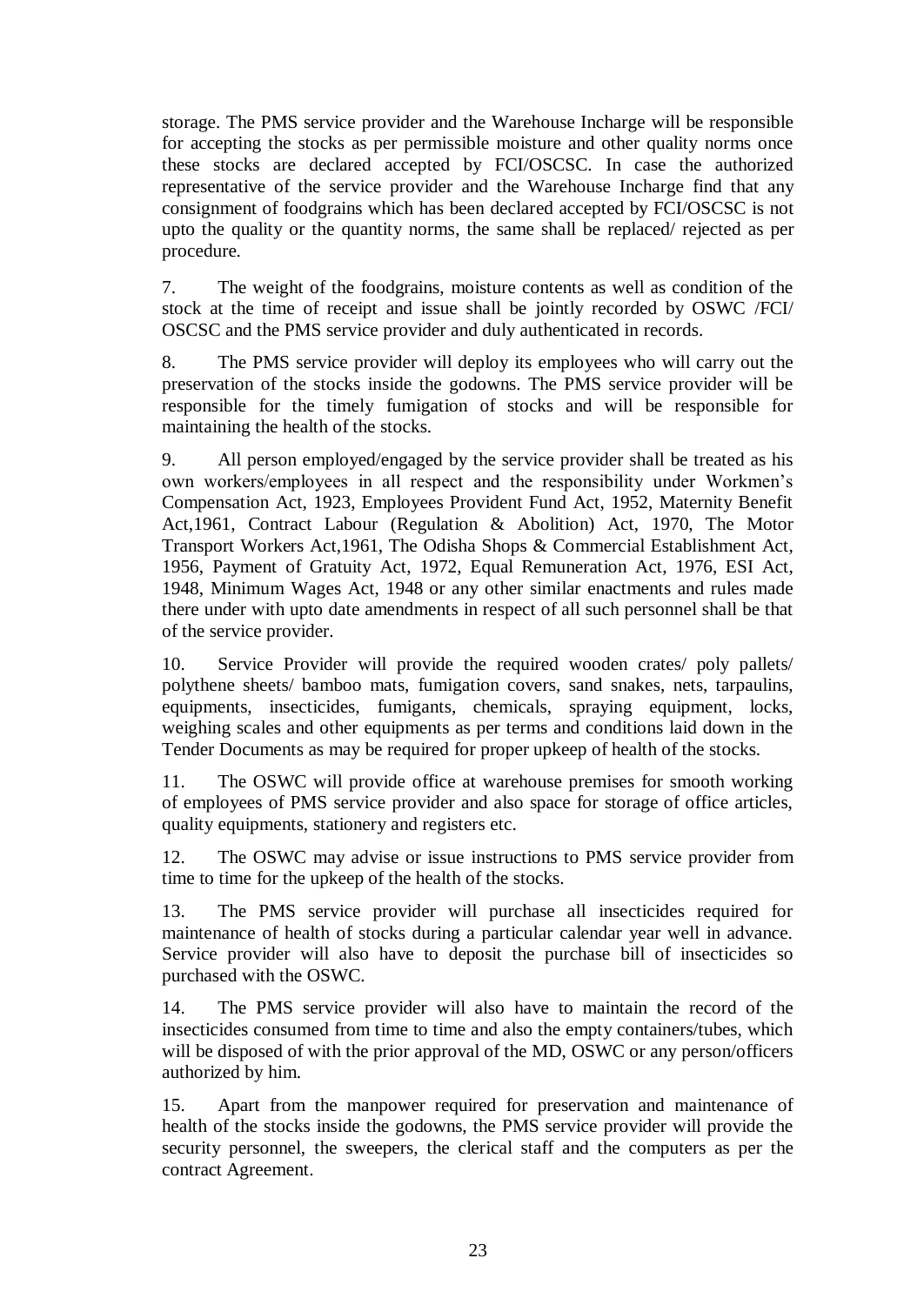16. The gunny bags for replacement of scattered grains during receipt and issue operation as per norms of OSWC shall be provided by the OSWC. However, if the replacement is more than OSWC's norms, service provider shall provide the bags at their own cost or will bear the cost of such bags if provided by OSWC. However, it will be the responsibility of service provider to undertake minor repair/stitching of partial operational cut/torn in filled bags to stop spillage during storage/ transit. Similarly one empty gunny bag per stack will also be issued to service provider by OSWC for use as Palla Bag to collect the sweeping on daily basis, which will be delivered back to OSWC at the time of issue of these stacks and accounted for accordingly in Gunny Account both by OSWC and service provider.

17. Service provider shall undertake to exercise reasonable care and diligence as is required as per terms and conditions of this contract for keeping the stocks of OSWC. The stocks stored in the Warehouse shall be insured/indemnified against the risk of fire, flood and theft and the whole charges on this will be borne by service provider. The beneficiary of the insurance policy taken by the PMS service provider shall be OSWC.

18. The Insurance of stocks will be undertaken by service provider at the estimated average acquisition cost on which Govt. of India has taken the same in the costing sheet. In addition, the agreement with service provider also stipulate that the PMS service provider shall be fully responsible for any loss caused to the stocks of OSWC while in custody of PMS service provider on account of fire, flood & theft, housebreaking, burglary etc. for which recoveries will be made from PMS service provider on the rates fixed by OSWC from time to time. In case of misappropriation of stock stored in the warehouses both the Service Provider and the Warehouse Incharge shall be jointly responsible as decided by the competent authority of the OSWC.

19. In the event of any loss, OSWC will cooperate with service provider in furnishing necessary details for finalizing the claim for compensation by the Insurance Company.

20. Service provider shall get the claim settled from the Insurance Co. at the earliest and pass on the compensation so received from the Insurance Company to OSWC. Service provider will settle the claim with OSWC on the declared value after occurrence of the incident.

21. The stocks stored in the warehouse shall be subject to monthly/ periodical joint inspection by Service Provider, OSWC, FCI, OSCSC & Govt. of India.

22. Service provider will submit the storage Loss and gain statement in the prescribed format of FCI/OSCSC/OSWC to the Warehouse Incharge of the OSWC by  $7<sup>th</sup>$  of the succeeding month after stocks in particular stack is completely liquidated during the month which should be jointly signed by the PMS service provider and OSWC representative. The statement will be commodity-wise, month wise & Stack-wise as per norms of FCI/OSCSC.

23. If the Storage losses are beyond permissible limit as per storage loss norms of FCI/ OSCSC, the service provider and the warehouse Incharge shall be responsible for the same on **60:40 basis** and recoveries for such unjustified losses shall be made from the service provider and the warehouse Incharge.

24. The storage loss cases of foodgrains finalized by the depositor i.e. FCI/ OSCSC Ltd.. as per their norms & procedure will be binding on the service provider and the warehouse Incharge.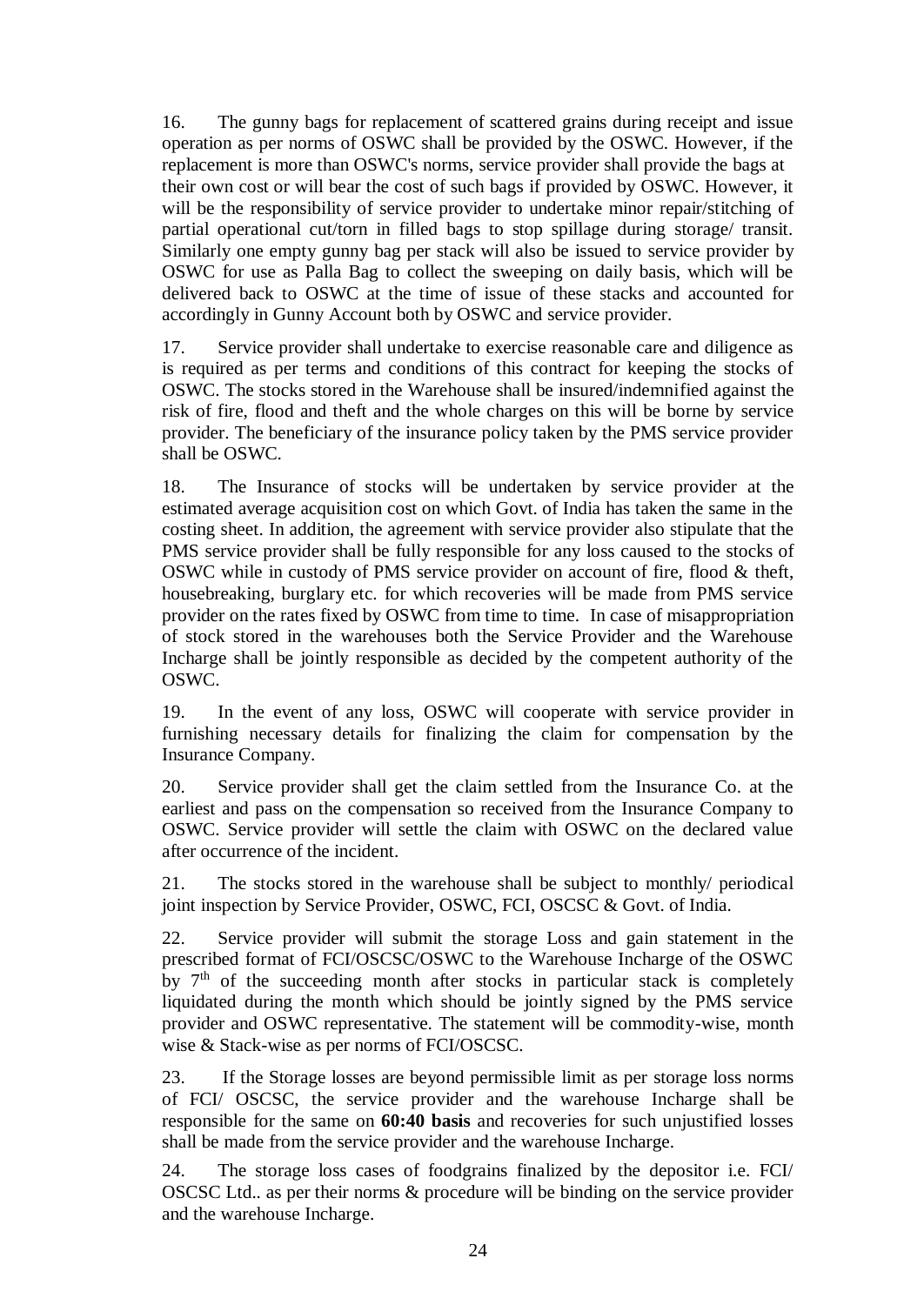25. Service provider and the Warehouse Incharge will have to give storage gain in wheat as per norms fixed by FCI from time to time in case of Central Pool stocks and as per FCI norms/ guidelines/ instructions issued from time to time. In case of lesser gain than the norms, the cost of the same shall be recovered from service provider and the Warehouse Incharge. In case of failure to make the payment on this account, it will be recovered from the service provider and the Warehouse Incharge.

26. In addition to above, the Service Provider will abide by other terms and conditions contained in the tender document which is a part & parcel of this Agreement.

## **V. Arbitration**

In case of any dispute/differences arising out of any manner, the same shall be referred to the sole arbitration of M.D, OSWC or his authorized representative and there will be no objection that the person so authorized is/was the employee of OSWC. The decision of MD OSWC/ Authorized person shall be final and binding on both the parties.

## **VI. Jurisdiction of Court**

In the event of any dispute arising out of this agreement, the jurisdiction of the court will be at Bhubaneswar for both the parties.

#### **VII. Savings**

Any exigency not visualised and not covered in this agreement may be mutually sorted out in presence of both the parties by a supplementary agreement to that extent.

#### **VIII. Notice**

Notice and all other communications under this Agreement shall be in writing and shall be either hand delivered / couriered, E-mail to the concerned through registered mail at the addresses mentioned above.

## **IX. Entire Agreement**

This Agreement sets forth all the covenants and understandings between the parties with respect to the matters herein contained.

IN WITNESS HEREOF, the parties have executed this Agreement on the day month and year first herein above appearing.

#### SIGNED AND DELIVERED BYSIGNED AND DELIVERED BY

Its Authorized Signatory in the Its Authorized Signatory in the

presence of presence of

1. 1.

 $2.$  2.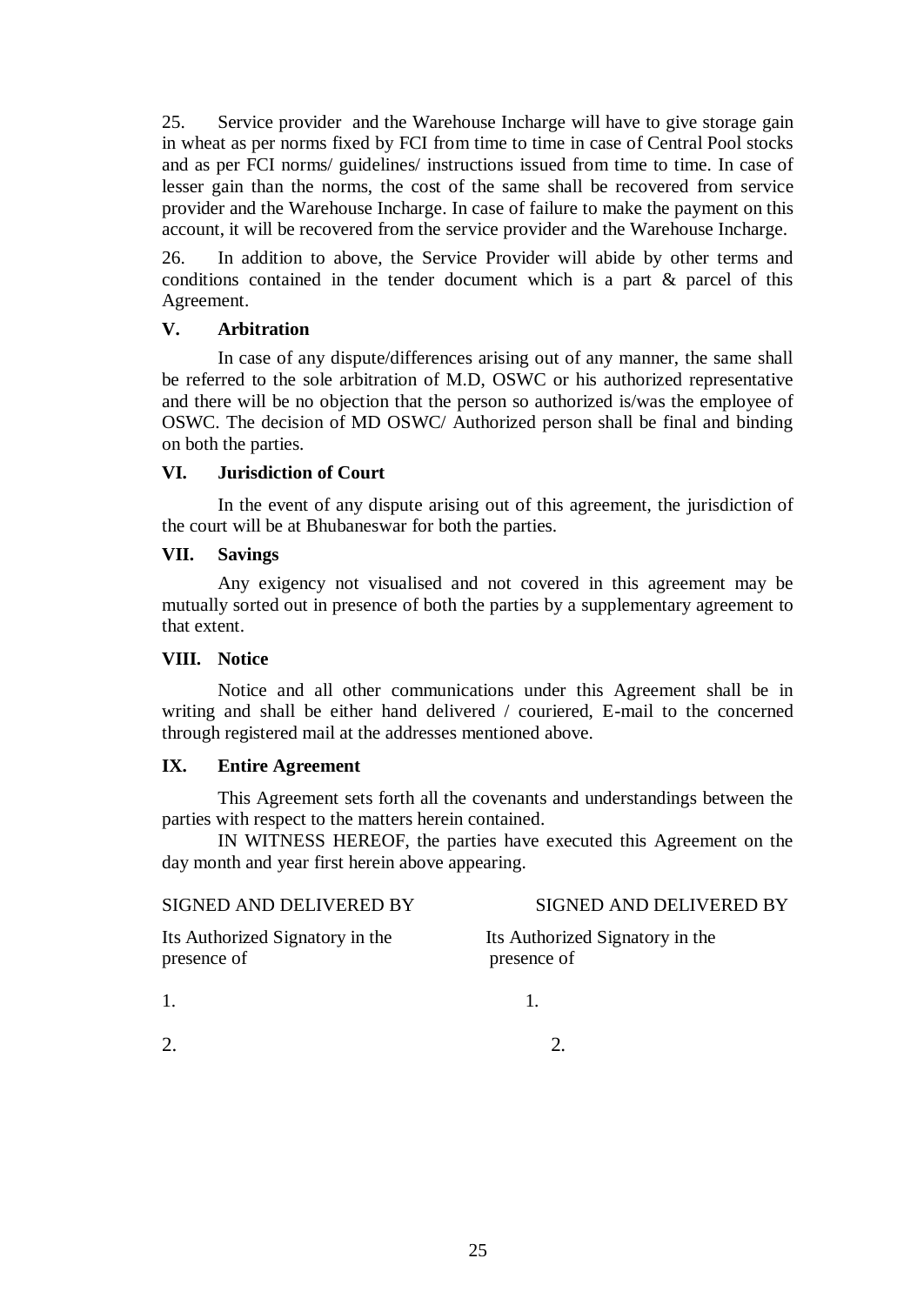## **ODISHA STATE WAREHOUSING CORPORATION**

## **SALIENT FEATURES OF QUALITY CONTROL MANUAL AS IN FORCE AND AS BE AMENDED FROM TIME TO TIME WHICH SHALL BE PART & PARCEL OF TERMS & CONDITIONS OF PMS CONTRACT**.

#### **1. PRE- STORAGE STEPS:**

A well-planned work is necessary in order to avoid haphazard handling of stocks and ensure proper accounting and preservation of custom. Therefore, before fresh stocks are received in the godowns, QC staff of the PMS service provider should be fully prepared to receive it. In this connection, the service provider should attend to the following points.

- i. Check up the godowns to ensure that there is no leakage and drainage is in perfect condition.
- ii. Cleanliness and disinfestations of godowns.
- iii. Estimation of capacity.
- iv. Drawing up of stack plan
- v. Dunnage
- vi. Chemicals for technical treatment of stock

#### **2. CHECK UP OF GODOWNS:**

In order to avoid the possibility of damage to the custom to be stored, the QC Staff of the service provider should check up that there will be no leakage from roof or walls during monsoon and that godown floor does not suffer from seepage. Any such requirement for repair and maintenance noticed by the service provider during the currency of the contract will be informed to the Corporation for timely repair and maintenance of the same. Repair and maintenance being infrastructure related, the Corporation has to ensure that the godown should be in perfect repair all the times. All cracks and crevices should be filled in and cement plastered. Other possible points of leakages in walls and roof should be checked up and got closed so that water in Monsoon does not enter the godowns through these leakages and damage the custom. If there are any rat borrows, Al Phosphide should be introduced and holes plugged with clay. After 24 hours the clay should be removed, openings plugged with cement mixed with pieces of broken glass. However, the service provider shall try on best effort basis to protect foodgrain stock stored but any damage to stock due to delay in repairs or non- repairs would be responsibility of the OSWC.

#### **3. CLEANLINESS AND DISINFESTATION OF GODOWNS:**

The godown should be got thoroughly swept and cleaned. If there is any suspicion of infection, it should be disinfested with Malathion or Deltamethrin spray.

#### **4. DRAWING UP OF STACK PLAN:**

The stack plan should be chalked out by bearing in mind the following three points:

i. Maximum space is put to use for storage of stock.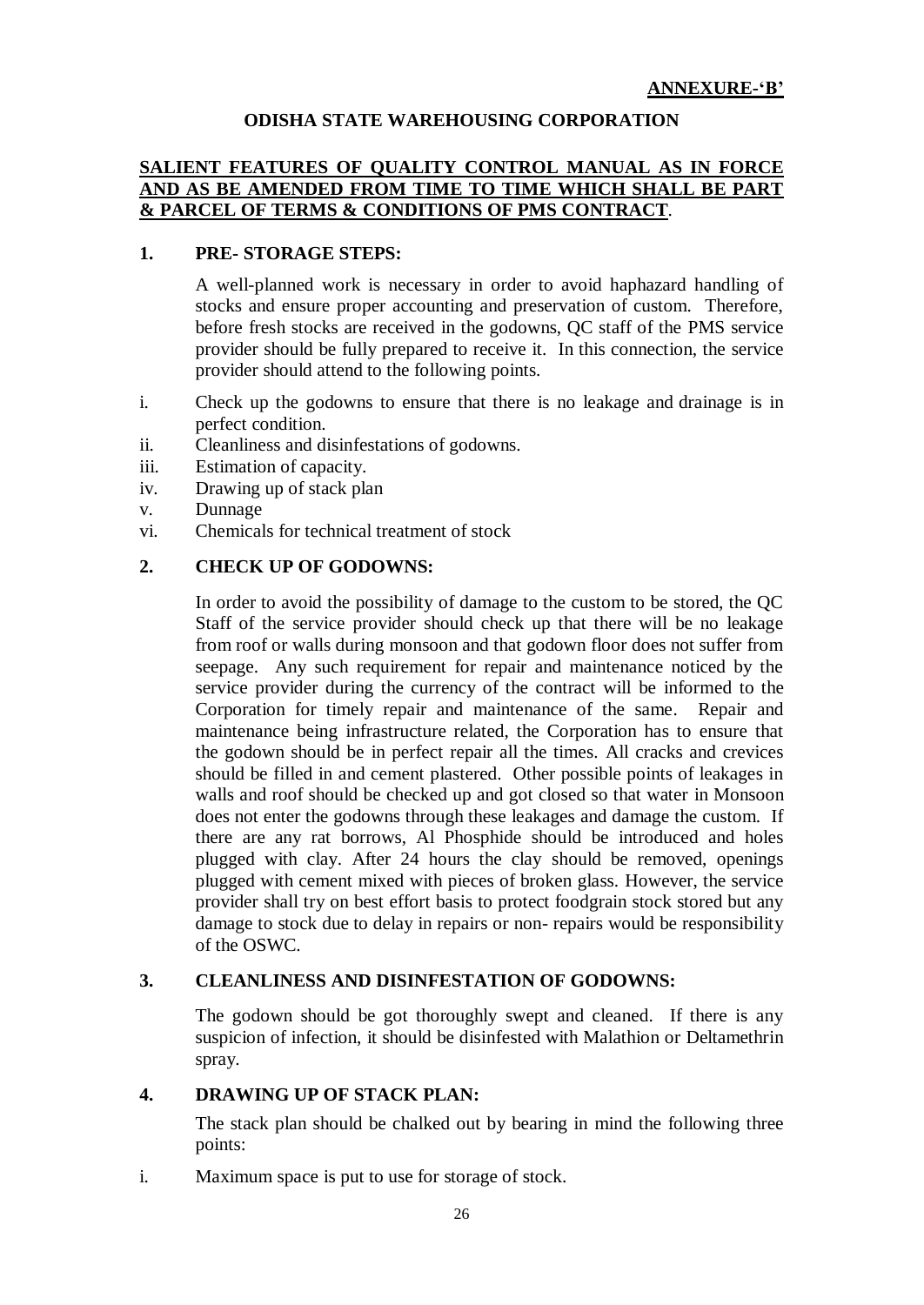- ii. Proper alleyways are left for carrying out handling operation, inspection of stocks and their disinfestations treatment with ease and efficiency.
- iii. Maximum benefit of aeration and ventilation arrangements available in the godowns in drawn, as far as possible, the base area of all the stacks should be uniform as far as possible.

## **5. STACK LINES:**

The floor area may be divided into uniformly sized and serially numbered rectangular stack bases to build stacks. The stacks lines 2" broad drawn in white or black paint serves to mark the boundary of the proposed stack. While marking these stack bases care should be taken to leave 2ft. to 2.5 ft. wide alleyways and between stack and walls or pillars, for ventilation and operational purposes. The main alleyways for the haulage purpose may be 3ft.

## **6. STACK SIZE:**

Actual size of the stacks in godowns should not exceed the size of 30 ft.x20 ft.

## **7. DUNNAGE:**

Use of proper dunnage of polythene sheet or High Efficiency Flooring under the stacks is of fundamental importance to protect the stacks from moisture damage and there can be no deviation from this rule.

## **9. STACK CARDS:**

Prescribed stack cards in Transparent natural color polythene of proper size should be kept ready for displaying on each stack.

## **10. COLLECTION OF SWEEPING:**

During and after storage the loose grain/sweep will be collected cleaned, filled in standard bags and got accounted for as per procedure in vogue.

#### **11. STACKWISE REGISTER:**

After completion of storage prescribed stack wise register will be maintained for inspection and disinfestations treatment.

## **12. CARE OF GRAIN DURING STORAGE:**

## **A. CLEANLINESS:**

The godown should be swept regularly at least twice in a week and kept in neat tidy and hygienic condition. All webs on the wall roof, alleyway & bags should be removed regularly and bags should be properly brushed and cleaned. No loose grains should lie on naked floor.

## **B. PROVISION OF SAMPLE BAGS:**

Adequate number of sample bags should be provided in each godown. All the samples drawn from the stacks for the purpose of inspection should also be kept in these sample bags after thorough cleaning.

## **C. AERATION:**

Doors, Windows and ventilators of the godowns should be kept open on clear/ dry / sunny days for aeration.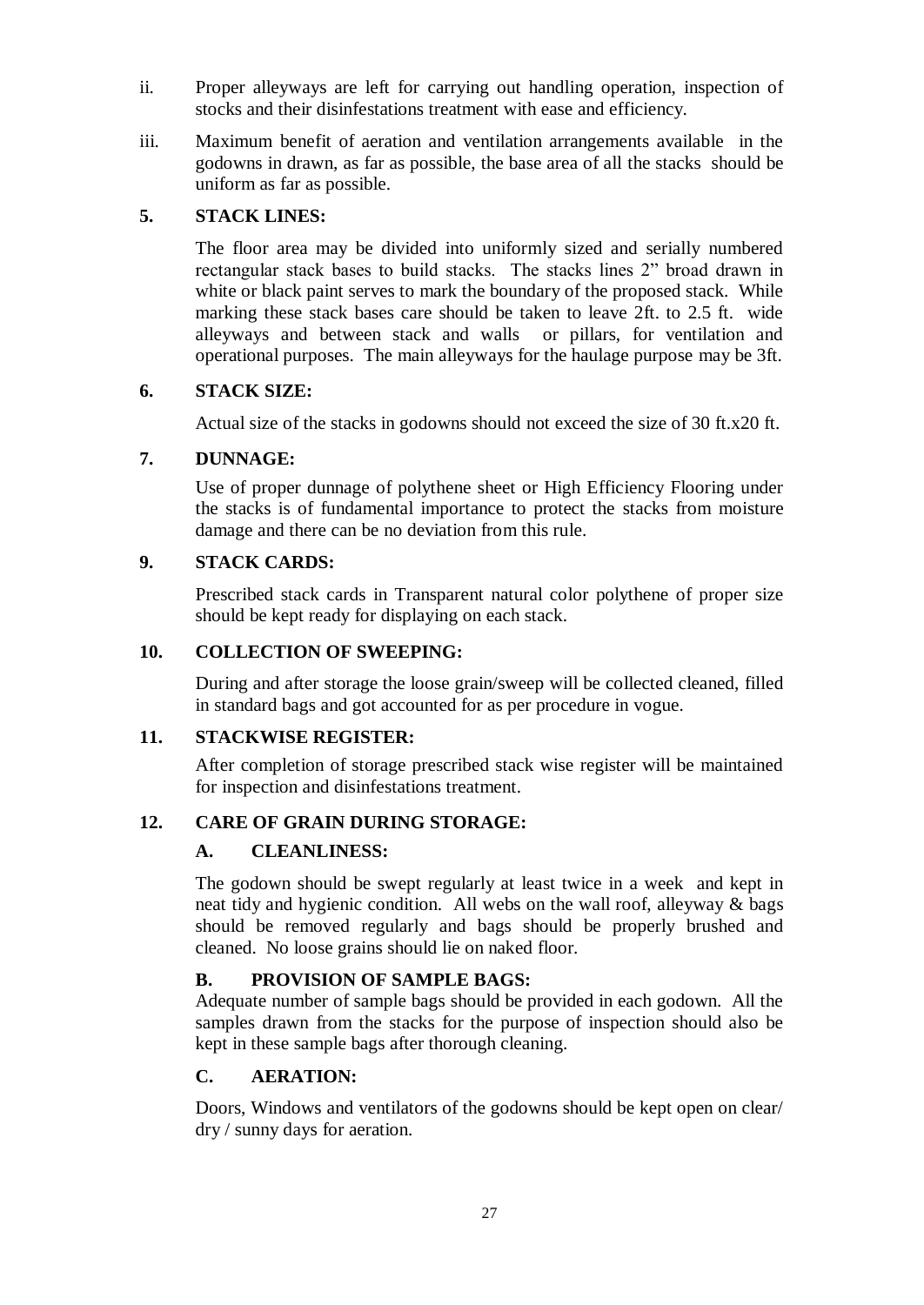## **D. SPRAYING:**

As soon as the stack is complete, it should be sprayed as per following norms:

| Name of<br>Insecticides                                                                 | Nature of<br>insecticides | Dosages                                                                                                                                        | Remarks                       |  |
|-----------------------------------------------------------------------------------------|---------------------------|------------------------------------------------------------------------------------------------------------------------------------------------|-------------------------------|--|
| Malathion 50 %<br>EC in the emulsion<br>of $1:100$                                      | Contact poison            | Walls/alleyways bags<br>surface 3 litres of<br>prepared solution per<br>100 Sq. meter to<br>control insects and<br>avoid cross<br>infestation. | Every fortnight               |  |
| Deltamethrin 2.5%<br>WP $(120 \text{ gram in } 3)$<br>Contact poison<br>ltrs. of water) |                           | On foodgrain bags 3<br>litres of prepared<br>solution per 100 Sq.<br>meters                                                                    | Once<br>in<br>three<br>months |  |

#### **E. DETERMINATION OF SURFACE:**

The surface area of a stack should be calculated for its five sides by applying the formula 2h  $(L + B) + (L + B)$ . To this 10% should be added as an allowance for inter bag space.

#### **F. SEPARATE STORAGE FOR DIFFERENT COMMODITIES:**

Each commodity should be stored crop year wise in separate stacks with distinct identity.

#### **G. BRUSHING OF BAGS BEFORE SPRAYING / FUMIGATION:**

Before stocks are dusted or sprayed, bags should be brushed as this helps to remove the collected dust, webs, cocoons, eggs etc. that might be sticking to the bags. After fumigation the bags should also be brushed thoroughly to remove dead pest and residue of fumigant.

#### **H. FORTNIGHTLY INSPECTION:**

Godowns and stocks should be thoroughly inspected at least once a fortnight: during rains the inspection should be frequent. Inspection should consist of:-

Check upgodown walls, roof and floor. Check up peripheral, top and bottom layer bags in case of bag storage. Check up of representative sample of each stack. Check up of stocks of different depths/sides in case of bulk storage.

#### **I. DURING INSPECTION IT SHOULD BE ASCERTAINED WHEREAS:-**

1) Proper standard of godown hygienic and cleanliness is being maintained.

2) There are any leakage/cracks and godown stand in need of any repairs.

3) There is any likely hood of damage to stocks due to godown leakage.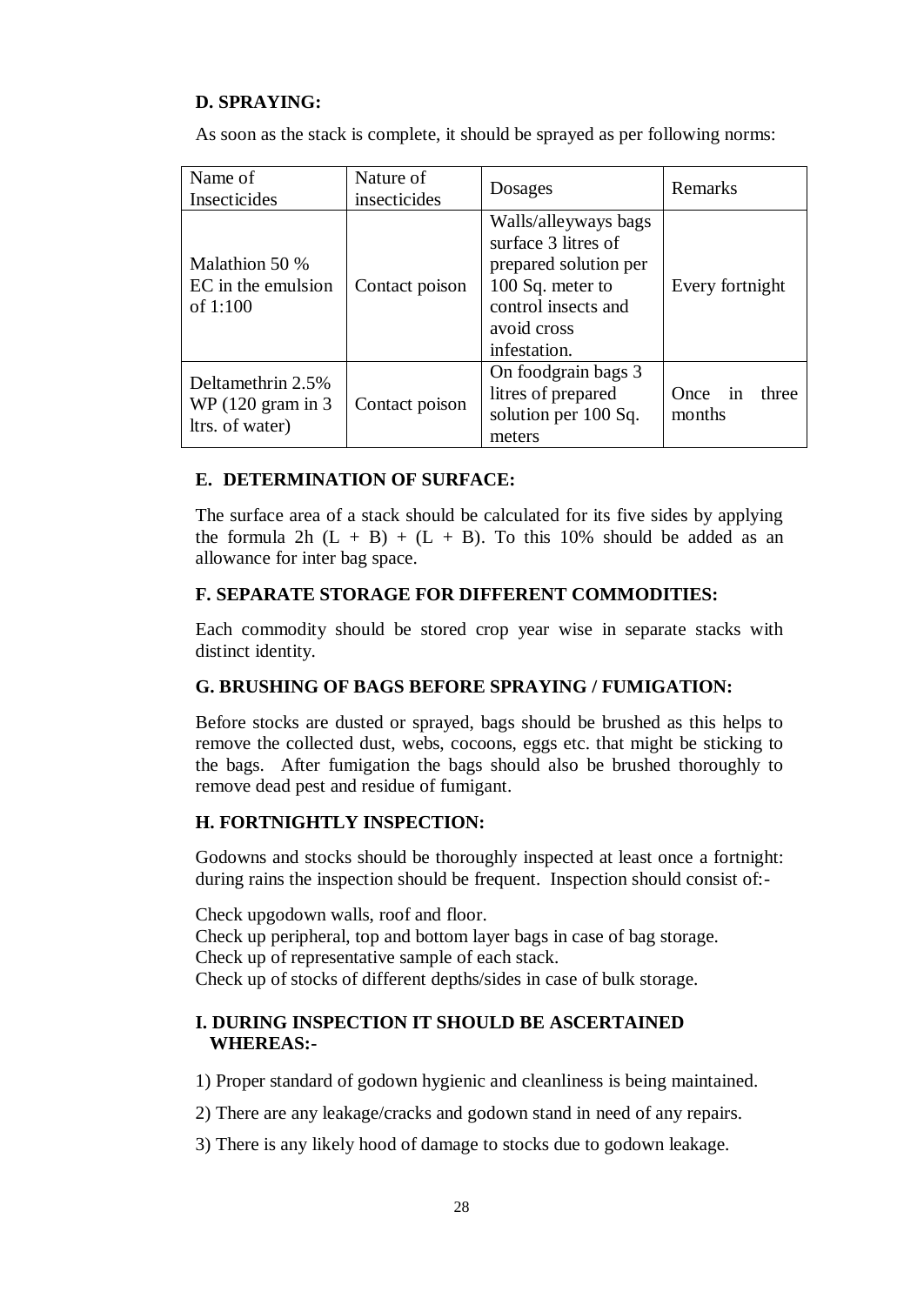- 4) The floor is free from seepage or not, if not, whether the stocks are likely to get damaged due to seepage.
- 5) There is any heating etc in the stocks.
- 6) The stocks require turn over owing to heating.
- 7) There is any cake formation along walls in case of bulk storage.
- 8) The grain of bottom layer bags and other bags is dry, if not whether there is any likely hood of damage to stocks on account of excessive moisture.
- 9) The stocks are free from infestation. If not, what is the kind and magnitude of infestation and whether spraying/fumigation of the stocks is warranted?
- 10) There is any damage to stocks due to infestation and, if yes, to what extent.
- 11) There are any stocks warranting immediate disposal for reasons of deterioration.
- 12) The fumigation has been done in time.
- 13) The stocks have been dusted on due dates.
- 14) There is any rat trouble in the godowns.
- 15) There is any damage to stocks caused by rats.

The observations made during inspection should be recorded in the stack wise inspection register and stack cards. Whatever action is required on above points as a result of inspection should be taken at once. A detailed report about the action taken and required to be taken should be sent to H.O/RM Office.

#### **J. FUMIGATION:**

In case of infestation, the stocks should be fumigated with Aluminum Phosphide under gas proof covers as per following norms:-

Dosage-3 tablets or 9 grams per MT of stocks Exposure period: 1 week

| Dosage                                                              | Remarks                       |
|---------------------------------------------------------------------|-------------------------------|
| Fumigation under Gas Proof cover   Immediately when the infestation |                               |
| 3 tablet or 9 Grams per MT of of pests is noticed and pre-          |                               |
| stocks                                                              | monsoon fumigation before the |
|                                                                     | onset of monsoon.             |

After fumigation is carried out, it should be noticed if there are any crawling insects on the top of stacks or on sides, if fumigated, under gas proof cover it should be presumed that the fumigation operation has not been successful. The cause should be looked into and avoided for future operation: & stocks should be fumigated again and after exposures period after fumigation the bags and the stacks should be cleaned and brushed thoroughly to remove ash and dead pest & stocks should be sprayed with Deltamethrin or with Malathion (in case of crawling infestation) to eliminate the chances of any living pest.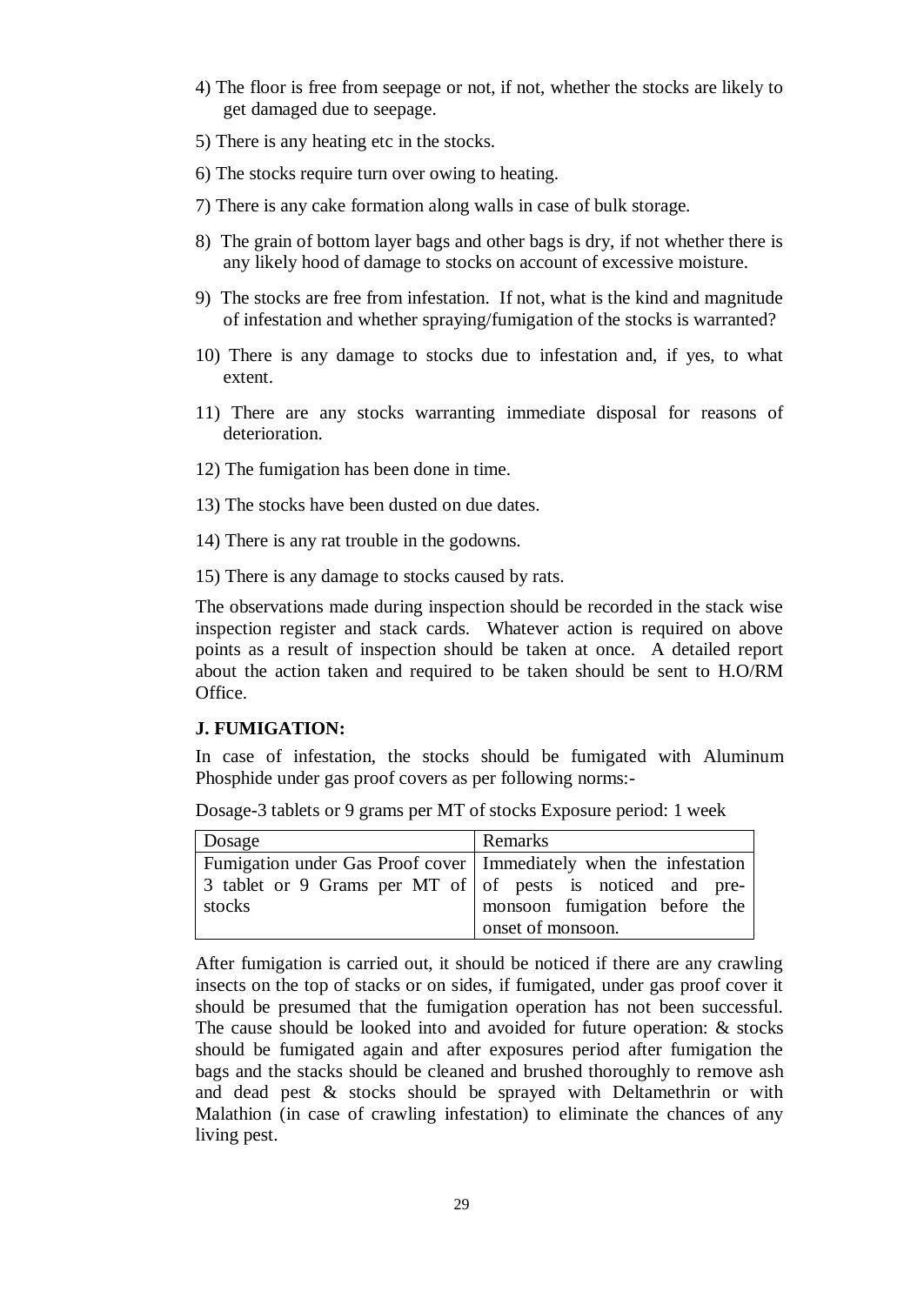The PMS service provider will also require purchasing all insecticides required for maintenance of health of stocks during a particular calendar year well in advance. He will also have to deposit the purchase bill of insecticides so purchased with the OSWC.

The PMS service provider will also have to maintain the record of the insecticides consumed from time to time and also the empty container/tubes, which will be disposed of with the prior approval of the OSWC and also in the presence of the Authorized Representative of the OSWC.

## **K. TREATMENT FOR RAIN AFFECTED STOCKS:**

In case of receipt of rain affected stocks of wheat/rice, the service provider shall take necessary salvaging operations and aerate the stocks before stacking to maintain the health of such stocks during storage.

#### **13. BRIEF DISCRIPTION OF WORK:**

- i. The PMS service provider shall be responsible for quality cuts on account of weeviling and living infestation in the stocks.
- ii. The joint-locking system will be adopted i.e. one set of keys shall be held by the in-charge of the complex of godowns of a particular unit Warehouse Incharge, OSWC or any other Official(s) authorized on his behalf and the other set of keys shall be held by the authorized representative of the service provider. The OSWC shall deploy its personal to verify the correctness of the receipt/despatch of stocks by deploying his work force for this purpose and the authorized representative of the OSWC will duly verify the entries of receipt and despatch and correctness of weight of stocks by putting his signatures along with the employee of the Corporation in the weight check memo Register / Weighment sheets and the daily Transaction register.
- iii. In case of any shortage or damage / loss etc. to goods for whatsoever reason and cause while the same are in the custody of the PMS service provider, the service provider shall be liable to make good to the Corporation the value of the goods including, penalties and fines as are leviable by the Managing Director for such shortage due to damage or loss etc, in addition, if there is any reason for suspicion of collusion of the service provider or his employee in such losses or damage, the Local authorized representative of the Corporation at the Warehouse or any officer acting on his behalf at his discretion may levy a penalty as deemed fit. The action taken by the Managing Director, OSWC will be final and binding on the service providers.
- iv. The Service Provider shall also ensure receipt/ dispatch of stocks strictly conforming to uniform specifications prescribed for the corresponding year.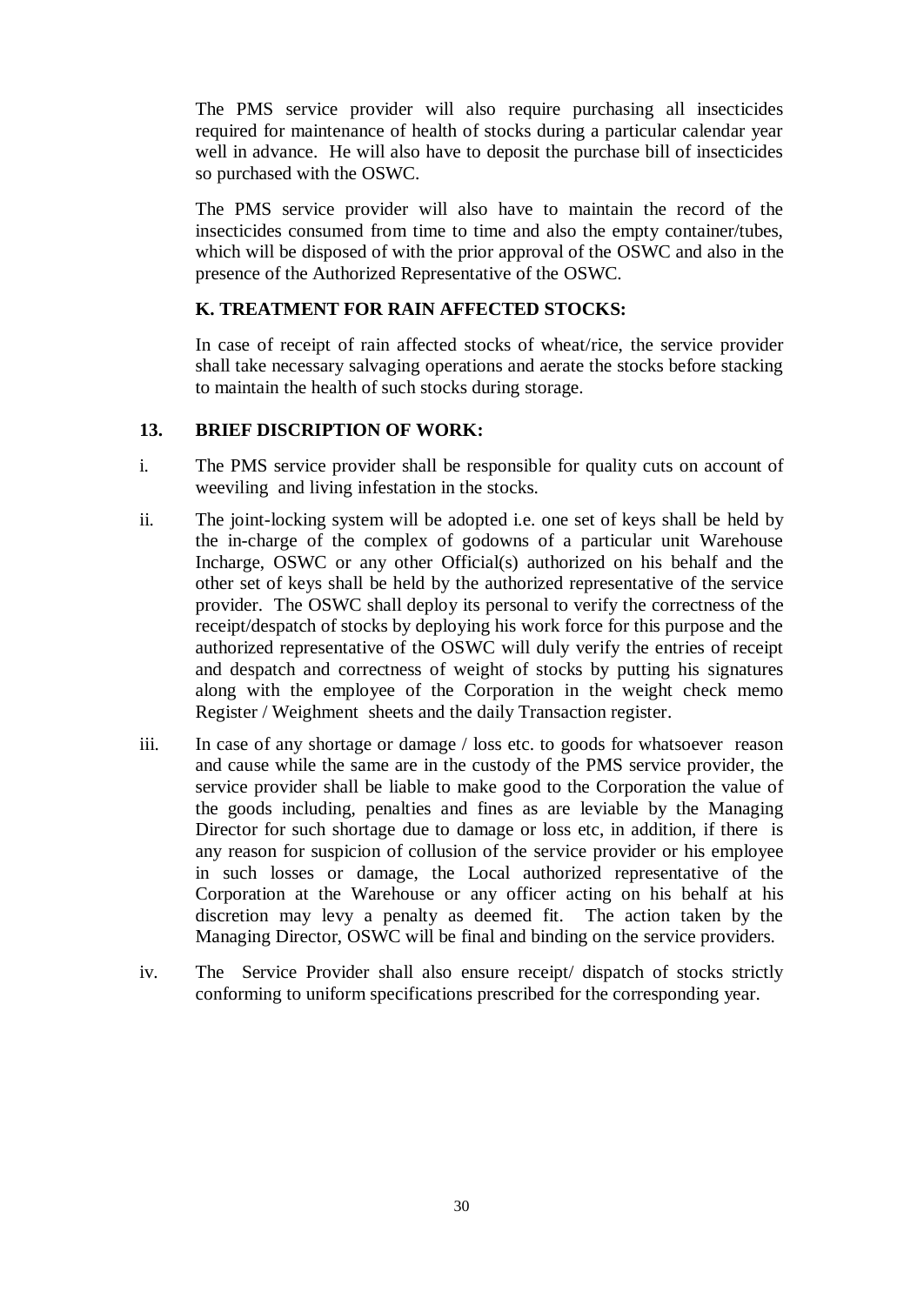## **PROVIDING OF NECESSARY INFRASTRUCTURE FOR PROPER UP KEEP OF HEALTH OF FOODGRAIN STOCKS IN GODOWNS BY THE SERVICE PROVIDER AT WAREHOUSES:**

## **THE FOLLOWING ITEMS ARE REQUIRED TO BE PROVIDED BY THE INVESTER IN THE GODOWNS - 10,000 MT CAPACITY AS A UNIT:**

| S <sub>1</sub><br>N <sub>o</sub> | Name of the<br>item/article                                      | Specifications                                   | <b>Approximate Quantity</b><br>Required                                     |
|----------------------------------|------------------------------------------------------------------|--------------------------------------------------|-----------------------------------------------------------------------------|
| 1.                               | Dunnage Polythene<br>sheet or High<br><b>Efficiency Flooring</b> | As per specifications of<br><b>OSWC</b>          | As per specifications of<br><b>OSWC</b>                                     |
| 2.                               | Godrej Navtal Locks                                              | 7 levers with 2 keys                             | 2 locks for each shutter and<br>the required quantity for<br>other building |
| 4.                               | Electronic Weighment<br>Platform / Beam<br>Scales for weighment  | Approved by Weight and<br>Measures Dept.         | 2 sets                                                                      |
| 5.                               | Foot Sprayers                                                    |                                                  | 1 Nos                                                                       |
| 6.                               | Moisture meter                                                   | Model No.6005-SL                                 | $1$ No                                                                      |
| 7.                               | <b>MLCL</b> fumigation<br>Cover                                  | Size 32'x21'x17'                                 | 24 Nos                                                                      |
| 8.                               | <b>Sand Snakes</b>                                               | Length 4' with dia of 7"                         | 1600 Nos                                                                    |
| 9.                               | Pokers (iron maks)                                               |                                                  | 4                                                                           |
| 10.                              | <b>Ename1</b> Plates                                             |                                                  | 4                                                                           |
| 11.                              | Sieve set                                                        |                                                  | $\mathbf{1}$                                                                |
| 12.                              | Thermometer                                                      |                                                  | $\mathbf{1}$                                                                |
| 13                               | Ladder                                                           |                                                  | 1                                                                           |
| 14.                              | <b>Bucket</b>                                                    | 20 Liters Capacity                               | $\overline{2}$                                                              |
| 15.                              | Mug                                                              | 1 Liter capacity                                 | $\overline{2}$                                                              |
| 16.                              | Measuring Glass                                                  | 100 ml capacity                                  | $\mathcal{D}_{\mathcal{L}}$                                                 |
| 17.                              | Aluminum Phosphide                                               | Each tablet of 3 gms (for<br>fumigation purpose) | 90 Kgs per fumigation for<br>10,000 MT (once in 3<br>months) OR as per need |
| 18.                              | Deltamethrin                                                     | Once in 03 months<br>(spraying)                  | 6.13 kg. per month                                                          |
| 19.                              | Malathion                                                        | Once in 15 days (spraying)                       | 4.5 ltrs. for one round of<br>10,000 MT stock                               |

Signature of Service provider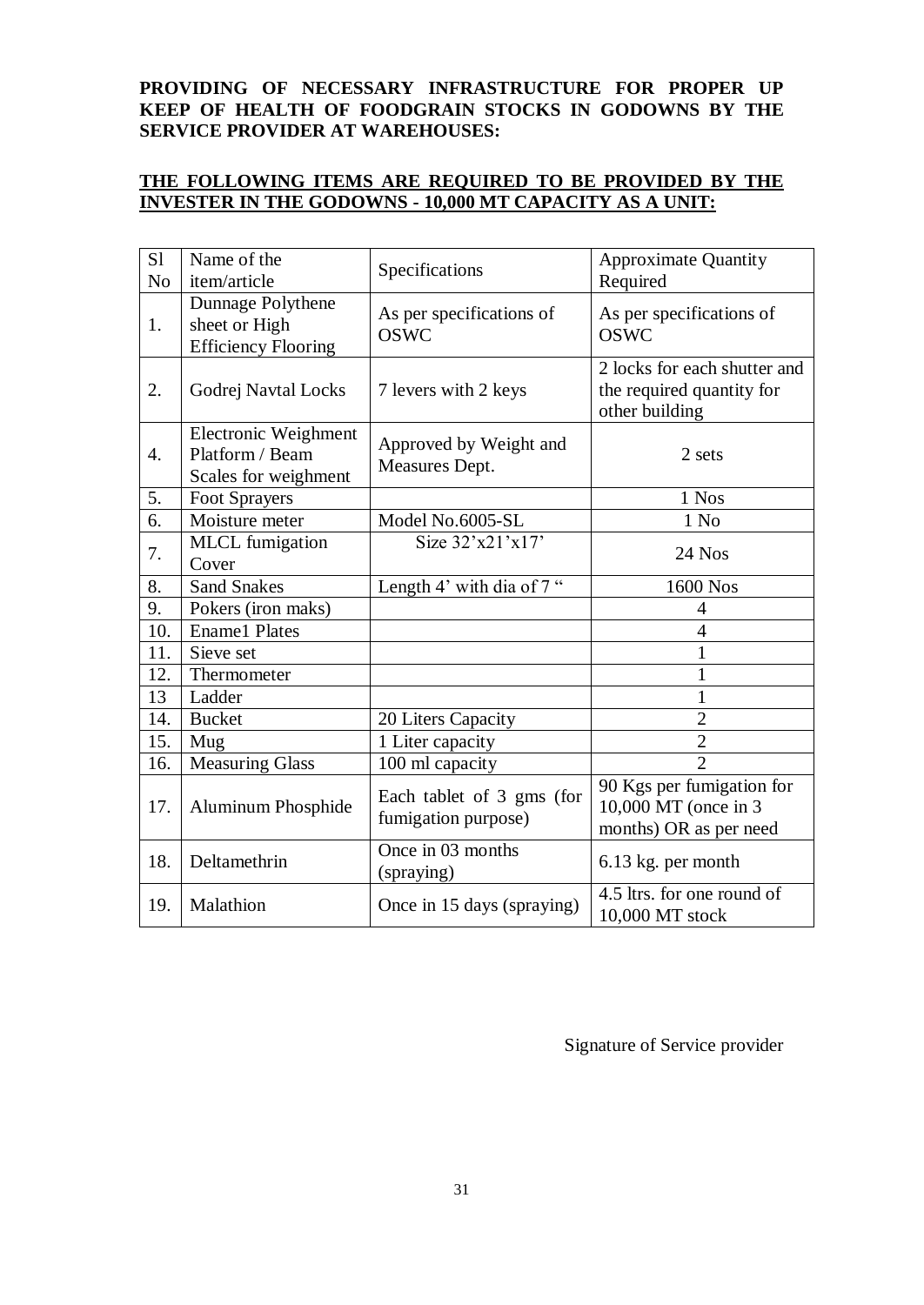# **A-TECHNICAL BID**

## **I. NAME, POSTAL & TELEGRAPHIC ADDRESS & TELEPHONE/ MOBILE NUMBERS OF THE TENDERER:**

**\_\_\_\_\_\_\_\_\_\_\_\_\_\_\_\_\_\_\_\_\_\_\_\_\_\_\_\_\_\_\_\_\_ \_\_\_\_\_\_\_\_\_\_\_\_\_\_\_\_\_\_\_\_\_\_\_\_\_\_\_\_\_\_\_\_\_\_ \_\_\_\_\_\_\_\_\_\_\_\_\_\_\_\_\_\_\_\_\_\_\_\_\_\_\_\_\_\_\_\_\_\_**

**\_\_\_\_\_\_\_\_\_\_\_\_\_\_\_\_\_\_\_\_\_\_\_\_\_\_\_\_\_\_\_\_\_**

**\_\_\_\_\_\_\_\_\_\_\_\_\_\_\_\_\_\_\_\_\_\_\_\_\_\_\_\_\_\_\_ \_\_\_\_\_\_\_\_\_\_\_\_\_\_\_\_\_\_\_\_\_\_\_\_\_\_\_\_\_\_\_\_**

**\_\_\_\_\_\_\_\_\_\_\_\_\_\_\_\_\_\_\_\_\_\_\_\_\_\_\_\_\_\_\_\_ \_\_\_\_\_\_\_\_\_\_\_\_\_\_\_\_\_\_\_\_\_\_\_\_\_\_\_\_\_\_\_\_\_**

#### **II. COMPOSITION OF TENDERER:**

(It should be stated whether the tenderer is a Hindu Undivided Family, business proprietorship concern or registered partnership firm or a Limited Company. The name and date of birth of all partners/Directors, Proprietors, Karta of Joint Family should be given. It should be certified that there are no undisclosed partners. In the case of Limited Companies, the authorized and paid up capital should be stated).

**III SCHEDULE OF TECHNICAL BID:**

- Duly filled in forwarding letter (**Annexure-1**)
- Earnest money deposit (refundable/adjustable with security deposit after finalization/acceptance of offer) in the form of DD in favour of Odisha State Warehousing Corporation issued by any scheduled bank @ Rs.2.00 lakh for each location.
- Experience certificate having 02 years experience during last 05 years i.e. 2017-18 to 2021-22 in providing preservation & maintenance services of minimum 02 lakh MT of foodgrains/agricultural produce in a year with SWC/ CWC/ FCI/ Govt. agencies/ Private agencies in the format as per **Annexure- 2** alongwith copies of experience certificate duly certified by the respective competent authority of the clients served.
- Power of attorney in favour of authorized signatory authorizing him to sign on behalf of tenderer firm on tender form & its Annexures in current tender.
- Self attested copy of valid Income tax PAN Registration.
- Self attested copy of valid Service tax Registration.
- Self attested copy of GSTIN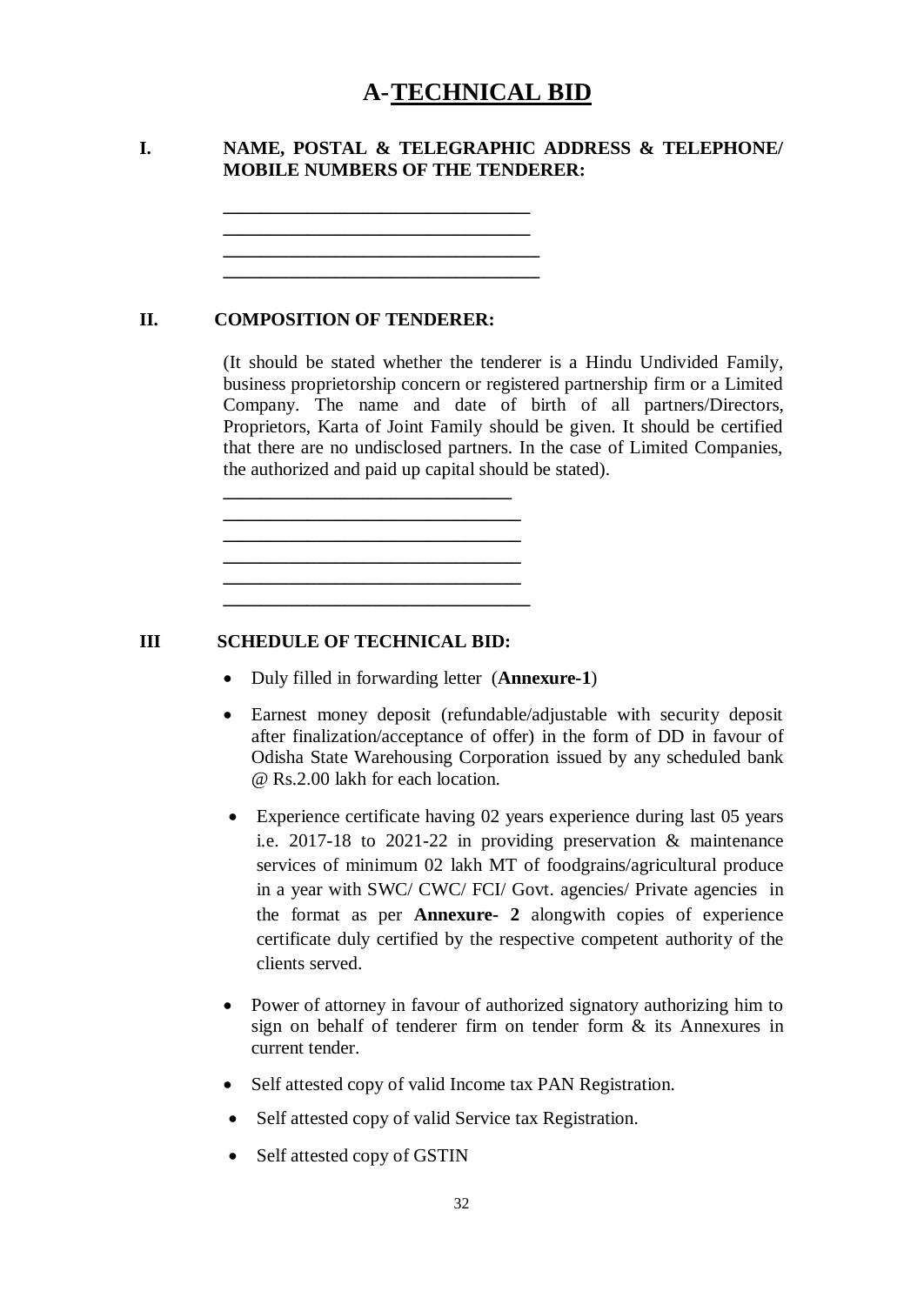- Copy of Registered Partnership deed/copy of Memorandum & Articles of Association (as the case may be) along with Registration number.
- Name, address & phone No. of all the Proprietors/Partners/Directors of the firm (as the case may be)
- Copy of the IT Returns for the last two financial year.
- Name of the current Bankers of the tenderer firm along with addresses & phone no. of the Banks.
- Audited Profit & Loss Statement of the firm for the relevant experience period furnished in the tender.
- Details of the properties (excluding residential) whose total value is Rs. 10 crore OR Net worth certificate of above 10 crore (A certificate by Chartered Accountant)
- Declaration to the effect that tenderer shall comply with all the statutory laws/rules and are in possession /will obtain all necessary licenses from the respective competent authorities for warehouse located at -----------------.

#### **SIGNATURE OF THE TENDERER**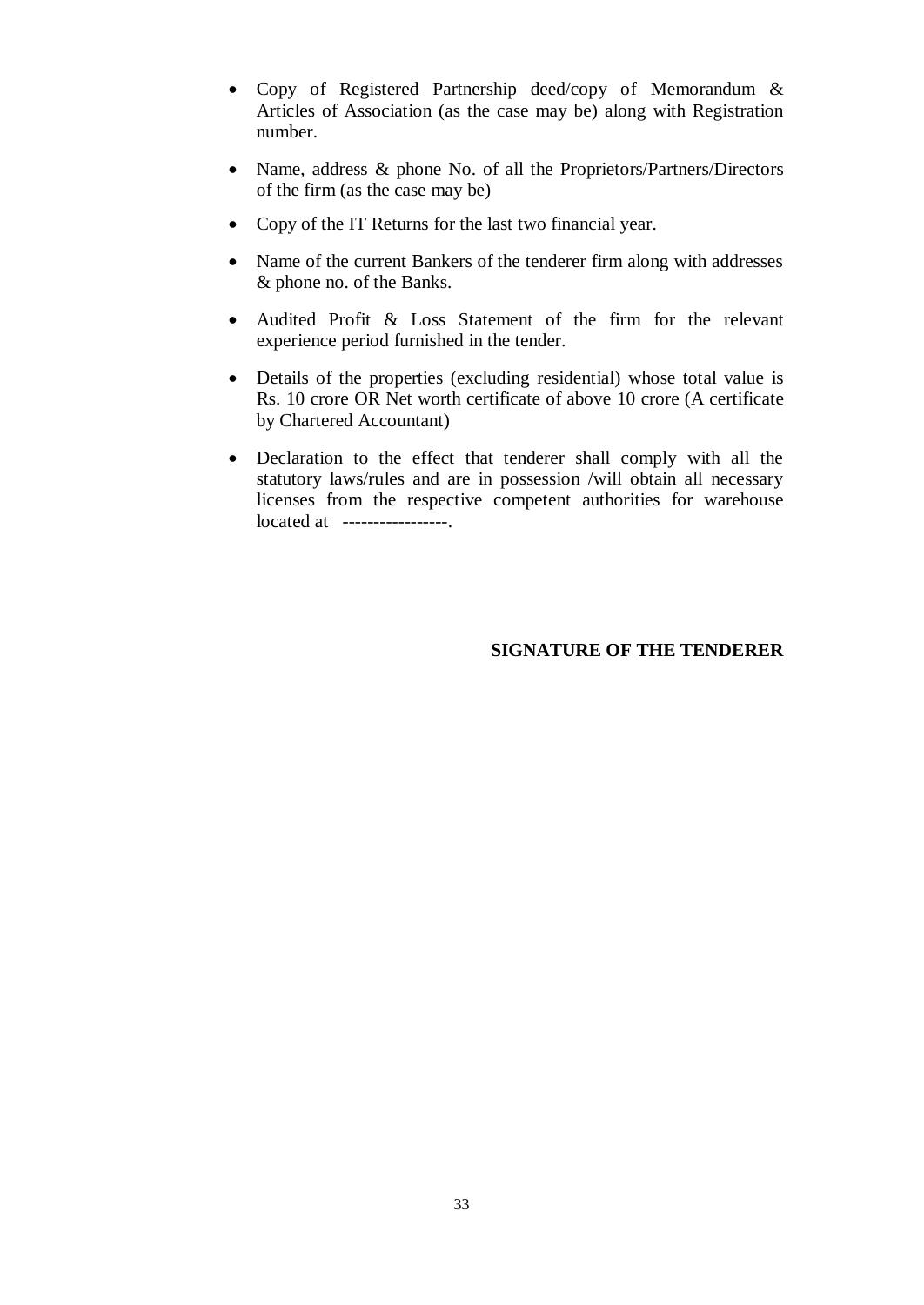#### **Annexure-1**

## **FORWARDING LETTER**

From

(Full name of the bidder firm/ organization)

…………………………………………………….

Address………………………………………………

| Phone No. |  |
|-----------|--|
| E-mail Id |  |

Paste recent photograph of bidder (s)

To

The Managing Director Odisha State Warehousing Corporation Bhubaneswar

#### Dear Sir,

- 1. With reference to tender no. …………………………… published on dated ……………..I/we submit the bids under two bid system for appointment as PMS service provider for T MT capacity of the of the ………….. warehouses.
- 2. I/we have thoroughly examined and understood all the terms & conditions as contained in the tender document and agree to abide by them.
- 3. I/we agree to keep the offer open for acceptance for 45 days from the date of opening of technical bid and to be extension of the said date by another 15 days by the OSWC and further extension of 15 days on mutual consent. I/we shall be bound by communication of acceptance of the offer dispatched by OSWC within this time.
- 4. I/we have deposited the required EMD amount and cost of tender paper in shape of Demand Draft in favour of the OSWC. I/we agree to furnish the DD towards security amount within seven days of issue of acceptance letter before signing of the agreement.
- 5. I/we do hereby declare that I/we am/are authorized to submit this bid on behalf of the bidder organization/ company/ firm for which requisite authorization letter is attached with this bid.
- 6. I/we hereby undertake that my/our organization/ company/ firm is having all the mandatory licenses for fulfilling the contractual and also shall comply with other statutory laws/ obligations.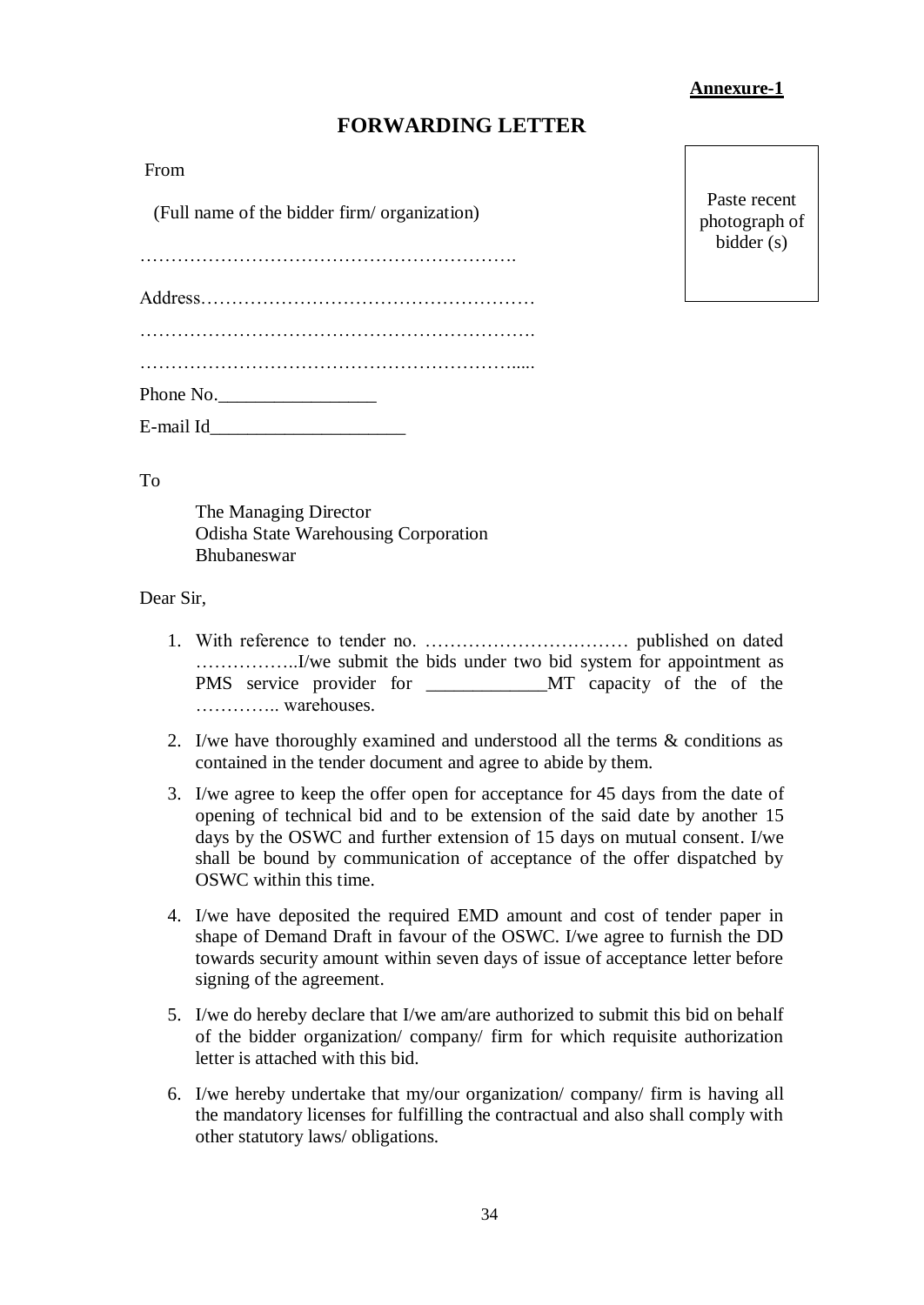7. I/We hereby declare that my/our Firm/ Company has not ever been blacklisted/ debarred by any department of Central or State Government or any other Public Sector Undertaking (PSU) (\*)

#### OR

I/We hereby declare that my/ our Firm/ Company was blacklisted/ debarred by (here give the name of the client) for a period of \_\_\_\_\_\_\_\_\_, which period has expired on \_\_\_\_\_\_\_\_\_. (Full details of the reasons for blacklisting/debarring, and the communication in this regard, should be given) $(*)$ 

(\*)(strike out whatever is not applicable)

- 8. I/we hereby declare that the contract entered into by the bidder with any department of Central or State Government or any other Public Sector Undertaking (PSU) has not been terminated before the expiry of the contract period on account of breach of contract at any point of time during last five years.
- 9. I/We do hereby declare that the entries made/ information submitted in the tender and its annexures are true and correct and also I/ we shall be bound by the acts of my /our duly constituted Attorney, In the event, that the information is found to be incorrect/untrue, the OSWC shall have the right to disqualify the entity without giving any notice or reason thereof or summarily terminate the contract without prejudice to any other rights that the OSWC may have under the contract and Law.

**(Signature of the authorized signatory/ bidder with seal)**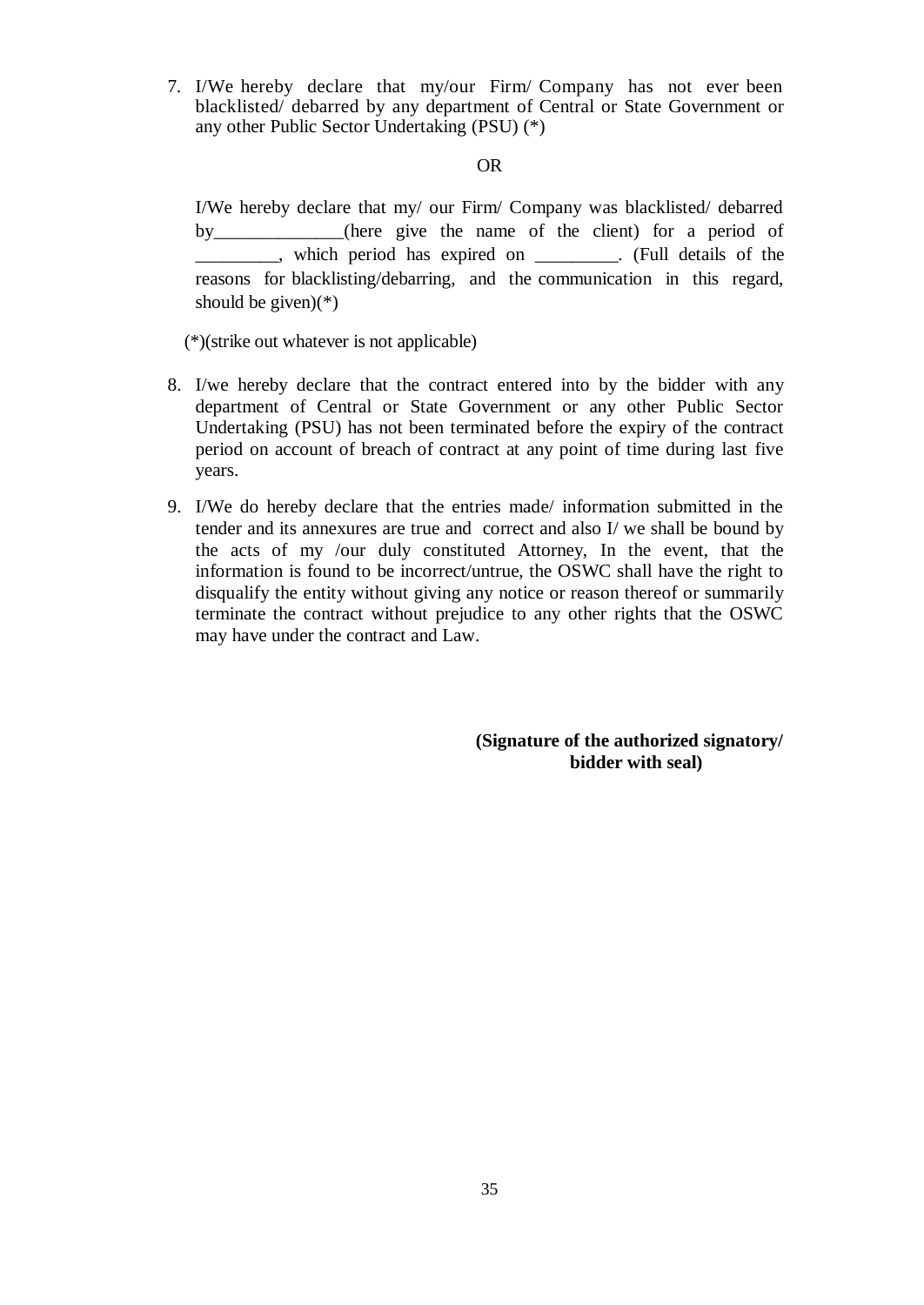**Annexure –2**

## **PROFORMA OF WORK EXPERIENCE CERTIFICATE TO BE PRODUCED BY THE TENDERER**

# **Name of the Tenderer \_\_\_\_\_\_\_\_\_\_\_\_\_\_\_\_\_\_\_\_\_\_\_\_\_\_\_\_\_\_\_\_\_\_**

| Sl.<br>No.     | Name of<br>the client<br>served | Nature of<br>the work/<br>contract<br>executed | Product<br>handled | Agreement/<br>contract/<br>work order<br>No. & Dt. | contract<br><b>Start</b><br>date | Period of<br>End<br>date | Year wise<br>volume of<br>stock handled<br>in MT under<br>the contract | Year wise<br>value of work<br>executed<br>under the<br>contract | Remark<br>(if any) |
|----------------|---------------------------------|------------------------------------------------|--------------------|----------------------------------------------------|----------------------------------|--------------------------|------------------------------------------------------------------------|-----------------------------------------------------------------|--------------------|
|                |                                 |                                                |                    |                                                    |                                  |                          |                                                                        |                                                                 |                    |
| $\overline{2}$ |                                 |                                                |                    |                                                    |                                  |                          |                                                                        |                                                                 |                    |
| 3              |                                 |                                                |                    |                                                    |                                  |                          |                                                                        |                                                                 |                    |
| $\overline{4}$ |                                 |                                                |                    |                                                    |                                  |                          |                                                                        |                                                                 |                    |
|                |                                 |                                                |                    |                                                    |                                  |                          |                                                                        |                                                                 |                    |
| 6              |                                 |                                                |                    |                                                    |                                  |                          |                                                                        |                                                                 |                    |

## (**Signature of authorized signatory) alongwith seal**

- **Note: 1.** Copies of experience certificates duly certified by the competent authority of the clients served should be attached in support alongwith technical bid.
	- **2.** No. of rows may be added as required.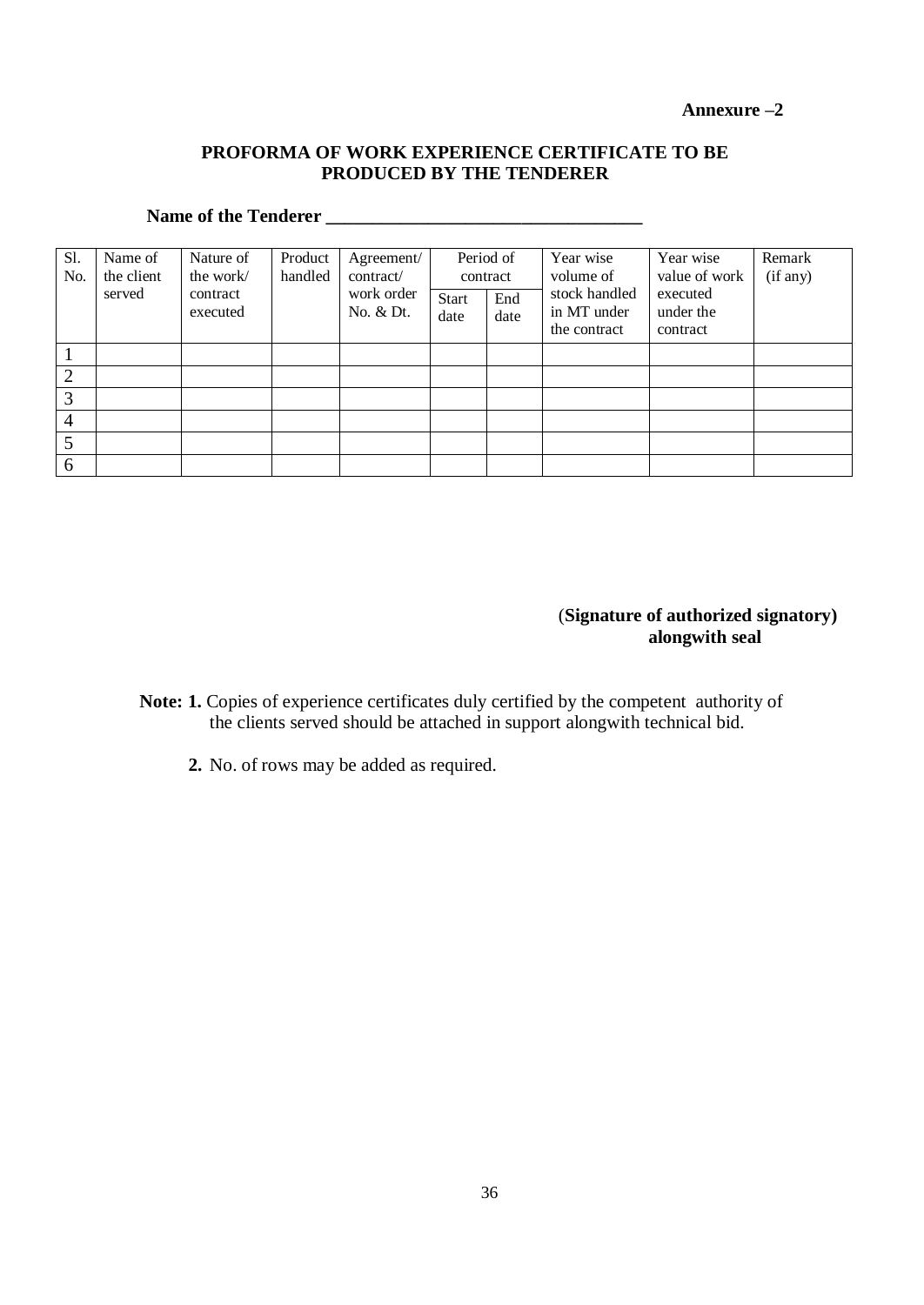# **B - FINANCIAL BID**

To

**The Managing Director, Odisha State Warehousing Corporation Bhubaneswar**

#### Dear Sir,

I/we, submit the sealed financial bid for providing services for preservation, maintenance and security of foodgrains at par with FCI/OSCSC/CWC norms to the OSWC at  $(name of the location)$ 

- 2. I/We have thoroughly gone through and understood instructions to tenders, terms & conditions of contract given in the invitation to tender and those contained in the Tender Form and its Annexures and agree to abide by them.
- 3. I/We hereby quote following rates per quintal per month (exclusive of GST) towards preservation, maintenance and security, comprehensive insurance, watch & ward, computer systems alongwith internet facility, cost of chemical, fumigants, technical equipments and associated manpower etc. for all operations connected with the maintenance of the stocks.

| Sl.<br>No. | Warehouse  | Stock under<br>PMS service | <b>Quoted rate for PMS services per</b><br>quintal per month (In Rs.) |          |
|------------|------------|----------------------------|-----------------------------------------------------------------------|----------|
|            |            | in MT                      | In figures                                                            | In words |
|            | Jagatpur-I | 18,500                     |                                                                       |          |
| 2.         | Kesinga    | 20,000                     |                                                                       |          |
| 3.         | Dumerpani  | 20,000                     |                                                                       |          |
| 4.         | Charbhata  | 10,000                     |                                                                       |          |

The above quoted rates are inclusive of all statutory taxes/levies, duties, cess etc. but exclusive of GST, if applicable.

- 4. I/We shall be bound by the communication of acceptance of the offer dispatched within the time and I/We also agree that if the date up to which the offer would remain open be declared as a holiday for the Corporation, the offer will remain open for acceptance till the next working day.
- 5. In the event of my tender being accepted, I/We agree to furnish a security deposit of Rs.